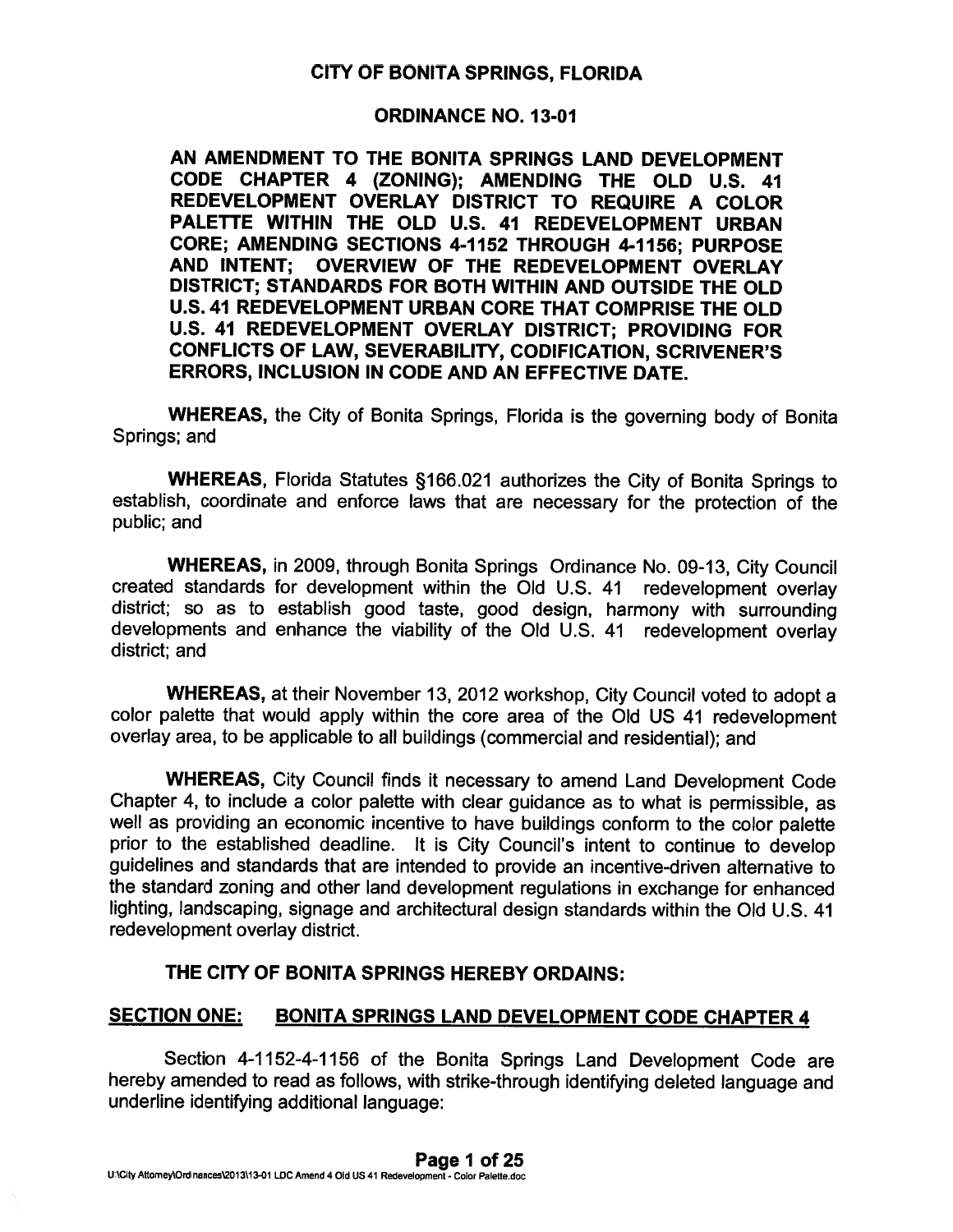# 4-1151. Old U.S. <sup>41</sup> Redevelopment Overlay District.

# 4-1152. Purpose and Intent.

- (a) The Old U.s. <sup>41</sup> Corridor Redevelopment Overlay District is <sup>a</sup> special zoning classification established to recognize and provide for the unique requirements of redevelopment that cannot be adequately addressed through existing regulations. The purpose of the District is to create favorable conditions for the revitalization of redevelopment areas, or portions thereof, by establishing <sup>a</sup> procedure through which such areas should be master <sup>p</sup>lanned. The master <sup>p</sup>lanning includes development guidelines and standards that are intended to provide an incentive-driven alternative to the standard zoning and other land development regulations in exchange for enhanced lighting, landscaping, signage and architectural design standards. The policies contained within this ordinance are intended to encourage redevelopment, interconnectivity, pedestrian activity, and to achieve and maintain <sup>a</sup> unique, unified and <sup>p</sup>leasing aesthetic/visual quality in landscaping, architecture, signage.
- (b) It is the express policy of the City Council that development within the Old U.S. <sup>41</sup> Corridor Redevelopment Overlay district is to be consistent with the City Comprehensive Plan and the Old U.S. 41 Master Plan.
- (c) The City has adopted the Old U.S. <sup>41</sup> Corridor Redevelopment Master Plan and re designated the area previously known as the Old U.S. 41 Town Center Mixed-Use Redevelopment Overlay Area This area is intended for mixed-use redevelopment as <sup>a</sup> residential, commercial, cultural and community, hospitality, recreational and governmental center focused around the aesthetic and recreational value of the Imperial River and supported by walk-to-town neighborhoods. The following guidelines apply to <sup>p</sup>lanning and development within this overlay area. This area shall be known as the Old U.S. 41 Corridor Redevelopment Area.

(Ord. 09-13, 11-02)

# 4-1153. Overview of Redevelopment Overlay District Regulations and Processes

Property owners in the redevelopment overlay district are required to develop or redevelop their property in conformance with the applicable redevelopment overlay district regulations and the approved community redevelopment plan.

The review process explained in this section may be before or concurrent with the zoning process, but is mandated prior to the issuance of the development order. If prior to zoning, recommendations will be <sup>g</sup>iven to the Zoning reviewer and applicant in the form of conditions to be incorporated in the zoning process. The review process may not take longer than sixty (60) days from the date the matter is <sup>p</sup>laced on the reviewers agenda, unless agree<sup>d</sup> to by the applicant.

(Ord. 09-13, 11-02)

#### 4-1154. Regulations and Processes for Development Within the Old U.S. <sup>41</sup> Redevelopment Urban Core

In addition to the regulations contained in 4-1155, all development within the Old U.S. <sup>41</sup> Redevelopment Urban Core (as depicted in Exhibit II) shall be subject to the following.

(a) Design Review Meeting And Submission Requirements For The Old U.S. <sup>41</sup> Redevelopment Urban Core

(1) The review process is to help guide the <sup>p</sup>lanning and design of projects and buildings

Page 2 of 25

U:\City Attomey\Ordinances\2013\13-01 LDC Amend 4 Old US 41 Redevelopment - Color Palette.doc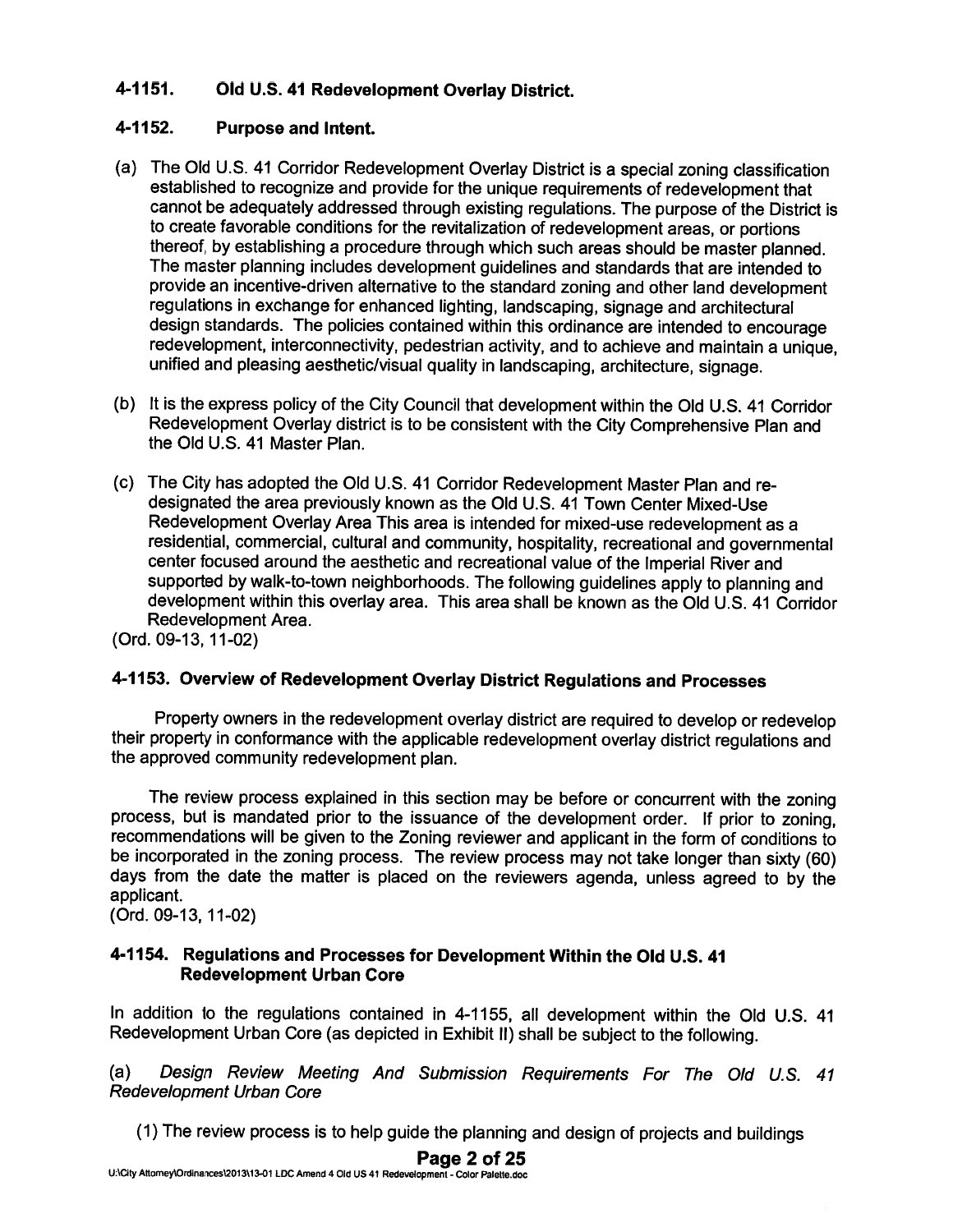within the Urban Core of the Old U.S. <sup>41</sup> Corridor Redevelopment Area as defined in the Master Plan.

The intent of the review is to strive to create <sup>a</sup> genuine downtown area with well-designed and sensible buildings that work together harmoniously, while the individual buildings themselves are different. The City's objective is to encourage high quality development that will be of benefit to its residents and others for generations to come.

The purpose of the review is to encourage <sup>a</sup> design approach and product that is compatible with southwest Florida's cultural and geographical context. The design process should incorporate the natural and man-made environmental conditions, as well as the social and economic milieu that any development within or near the town center needs to accommodate. The review is to encourage good design and good buildings that fit within the context of the downtown area.

- (2) Consistent with Land Development Code 3-601 (f), <sup>a</sup> reviewer will offer advice and recommendations concerning the applications for each specific development.
- (3) When any property owner has <sup>a</sup> project requiring new, rehabilitated or remodeled building within the Old U.S. <sup>41</sup> Redevelopment Urban Core area, the applicant must submit during the design <sup>p</sup>hases of any project, including hardscape improvement designs proposed on any properties within the area, regardless of whether <sup>a</sup> building is involved (For example the proposed layout of <sup>a</sup> parking lot).
- (4) The owner or authorized representative shall attend the review meeting if this is <sup>a</sup> major impact project. <sup>A</sup> review meeting may be needed for <sup>a</sup> minor impact project, depending on the submitted materials.
	- a. <sup>A</sup> minor-impact project is one that does not involve structural changes except replacement with identical materials. It can be accommodated by either an informal meeting or by providing the reviewer with simple illustrations, drawings, or diagrams that clearly indicate the intent of the design of the project in its relation to the streetscape. The reviewer can then determine whether <sup>a</sup> meeting is necessary. Examples of <sup>a</sup> minor impact project include the addition of <sup>a</sup> sign, an awning, replacing of windows or doors, or the repainting of <sup>a</sup> facade, or other such minor improvement to <sup>a</sup> building. An owner, or tenant, or <sup>a</sup> representative thereof, such as <sup>a</sup> sign company, awning company, graphics firm, etc., may make the presentation to the reviewer for the applicant, if needed.
	- b. All other projects not considered minor shall be deemed major-impact projects. For any architectural projects determined to have <sup>a</sup> major impact, the Florida-licensed architect or engineer responsible for the design of the building or the project and its buildings shall make submissions and presentations to the reviewer. For <sup>a</sup> <sup>p</sup>lanning concept project, the Florida <sup>p</sup>lanner or <sup>p</sup>lanning entity, the Florida-licensed landscape architect or architect responsible for the <sup>p</sup>lanning of the project shall make submissions and presentations to the reviewer. For <sup>a</sup> landscape design project, <sup>a</sup> Florida-licensed landscape architect shall make submissions and presentations to the reviewer. The professionals involved in the design will be referenced throughout this article as the designer.
	- c. Both minor-impact projects and major-impact projects shall conform to the review process below, except that minor-impact projects are not required to present any material at <sup>a</sup> design development <sup>p</sup>hase, unless required by the reviewer to have <sup>a</sup> presentation meeting.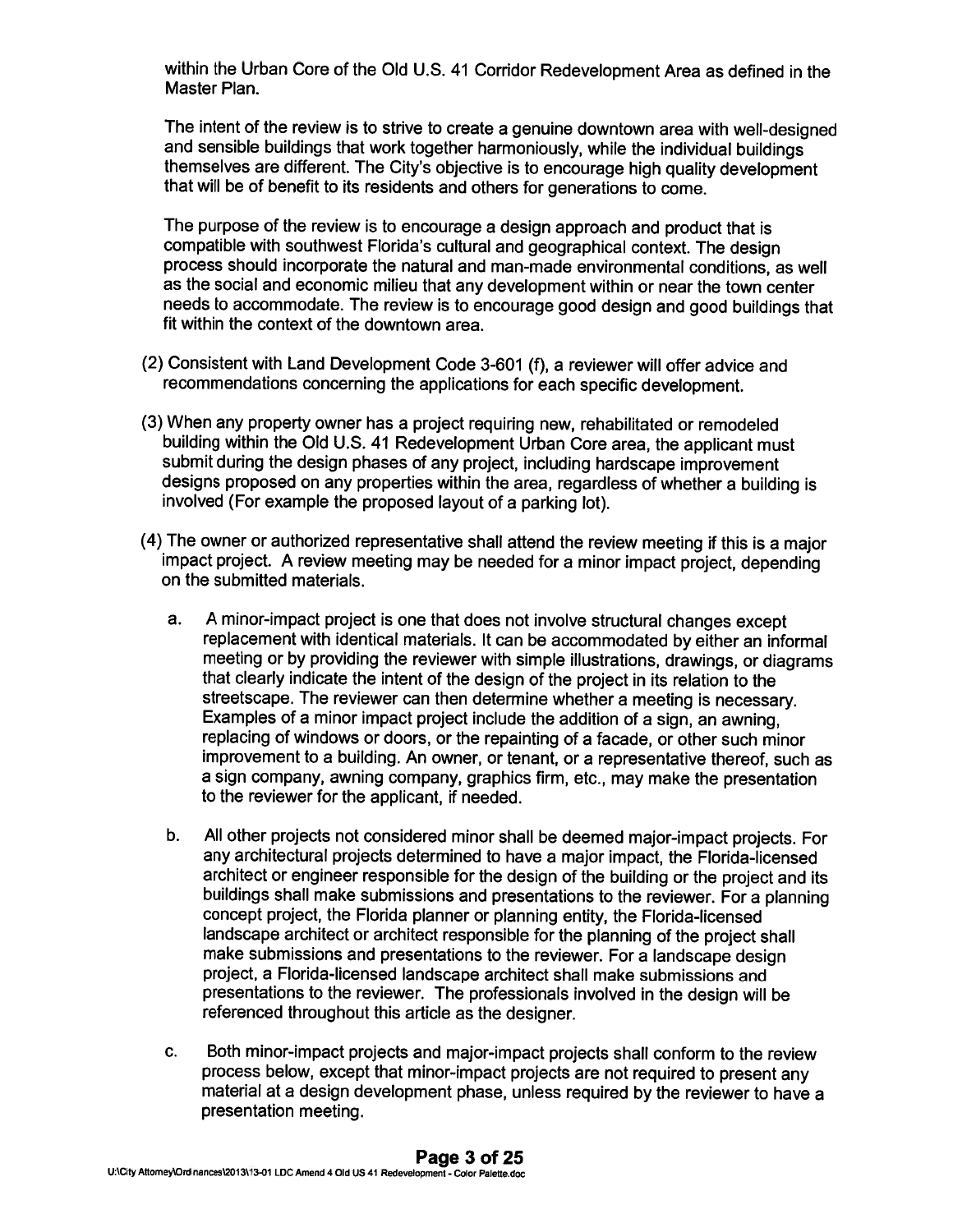For the first meeting (or others as required by the process or the reviewer) the designer shall be presen<sup>t</sup> at the meeting and make the presentation of the project to the reviewer. A dialogue between the designer and the reviewer shall follow the presentation in <sup>a</sup> cooperative and constructive manner: designer-to-designer. At the conclusion of the discussions, the reviewer will provide specific and genera<sup>l</sup> statements regarding the projects conformance with the regulations and design standards as set forth in subsections (b) (Building and Site Uses) and (c) (Architectural Standards) of this section.

- (5) Major-Impact Projects: The Design Review Meetings and Submissions
	- a. <sup>A</sup> major impact project is any project not considered <sup>a</sup> minor impact project in 4- 1154.
	- b. Optional pre-design dialogue: The designer may schedule with the reviewer <sup>a</sup> pre design meeting to discuss the process and its intent.
	- c. The applicant designer of any major-impact project should deliver designs for <sup>a</sup> building or project at least two weeks prior to the meeting.
	- d. Informal Design Meeting: An informal design review meeting may be held at the earliest point of concep<sup>t</sup> or schematic design that the designer responsible for the design can bring the schematic to the reviewer. (The applicant should contact the City Manager or designee at least iworking days in advance of <sup>a</sup> regularly scheduled meeting of the reviewer so that the project may be scheduled for the meeting.) At the meeting, the projects designer must provide enough information to the reviewer that mutual dialogue will be productive. Others may be in attendance, but the dialogue will be among the designers only, with opportunity for other comment. The idea is for the review process to generate ideas and suggestions that will result in an appropriate design for the redevelopment area.

Elements to be submitted at the first design meeting: <sup>A</sup> contextual site <sup>p</sup>lan of the project and surrounding areas within 200 feet of the subject property. (Images taken from Google Earth would be an appropriate base map upon which the project may be inserted and notes regarding contextual features may be added.);

Photos of the street facades of both sides of the street on which the project is proposed;

- i. Site plan and building footprint to scale, including the landscaping concept. Key or critical elements on the site plans and sections need to be dimensioned. Provide drawings at <sup>a</sup> scale appropriate to the design and sufficient to be legible to the reviewer. A minimum scale is 1/16 <sup>=</sup> 1-0 for architects and 1:30=1 for engineers;
- ii. Site section from back lot line (or across alley), through the site, then across the fronting street to the other side, and including the proposed building or buildings in section, to scale;
- iii. All elevations (to scale) or, as an alternative, 3D graphics of project exterior views, sufficient to explain the project in its context. Provide the drawings in color. (While color and material is important, the emphasis is on form, context, volume, and so on); and
- iv. Any other illustrations or exhibits the designer feels are warranted or may be

#### Page 4 of 25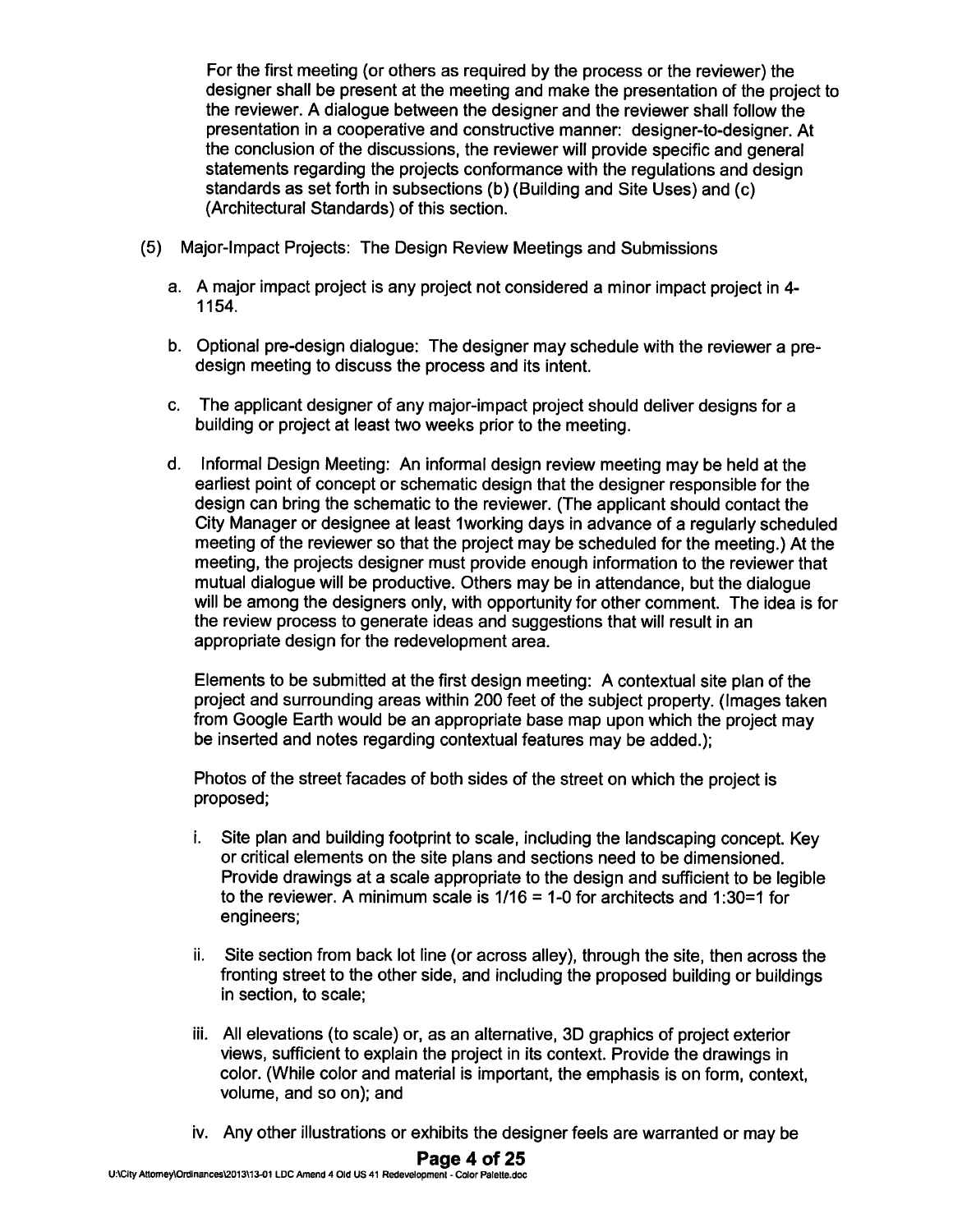helpful.

The designer may use whatever medium he or she wishes to presen<sup>t</sup> to the reviewer, but the designer should be aware of the limitations of the venue for the presentation. However, in addition to the materials used for the presentation, please also provide <sup>a</sup> package of the presentation materials in an 8 1/2 <sup>x</sup> 11 bound format for the reviewers records, to be maintained at Community Development.

Note: All materials shall have the designers or designers firms name along with the Florida license number and date.

- v. Within three working days from the first meeting, the reviewer will provide to the applicant individual written findings and recommendations.
- e. Development Orders and/or Building Permit Stage: Plans submitted to Community Development for <sup>p</sup>lan review will be examined, and considered in light of the reviewers findings and recommendations, to determine if the <sup>p</sup>lans are consistent with the design review provisions.
- (6) Minor-Impact Projects: The Design Review Meetings and Submissions
	- a. For minor impact projects as defined in 4-1154, submissions below are required, and unless additional information is needed by the reviewer or if the designer requests otherwise, no meeting is required. While there is not <sup>a</sup> set time prior to <sup>a</sup> scheduled design meeting, the owner or authorized representative of any minor-impact project should deliver designs for <sup>a</sup> building or project at least two weeks prior to the meeting. If it is determined that the project is to be deemed <sup>a</sup> major-impact project, the applicant will be notified as soon as possible prior to the meeting.
	- b. Design Meeting, if applicable: The design meeting will be held at the earliest point of concep<sup>t</sup> or schematic design that the designer responsible for the design can bring the schematic to the reviewer. (The applicant should contact the City Manager or designee at least 1working days in advance of a regularly scheduled meeting) At the meeting, the projects designer must provide enoug<sup>h</sup> information to the reviewer that mutual dialogue will be productive. Others may be in attendance, but the dialogue will be among the designers only, with opportunity for other comment. The objective is that the review process generate ideas and suggestions that will result in an appropriate design for the redevelopment area.
	- c. Elements to be submitted at the design meeting
		- i. A contextual site plan of the project and surrounding areas within 200 feet of the subject property. (Images taken from Google Earth would be an appropriate base map upon which the project may be inserted and notes regarding contextual features may be added.) This step may be omitted if the project is <sup>a</sup> repainting of <sup>a</sup> building or facade or <sup>a</sup> propose<sup>d</sup> sign or other such very simple improvement.
		- ii. Photos of the street facades of both sides of the street on which the project is proposed.
		- iii. Elevations (to scale) or, as an alternative, 3D graphics of the improvement, sufficient to explain the design. Provide the drawings, sketches, or diagrams in color.
		- iv. Any other illustrations or exhibits the designer feels are warranted or may be

#### Page 5 of 25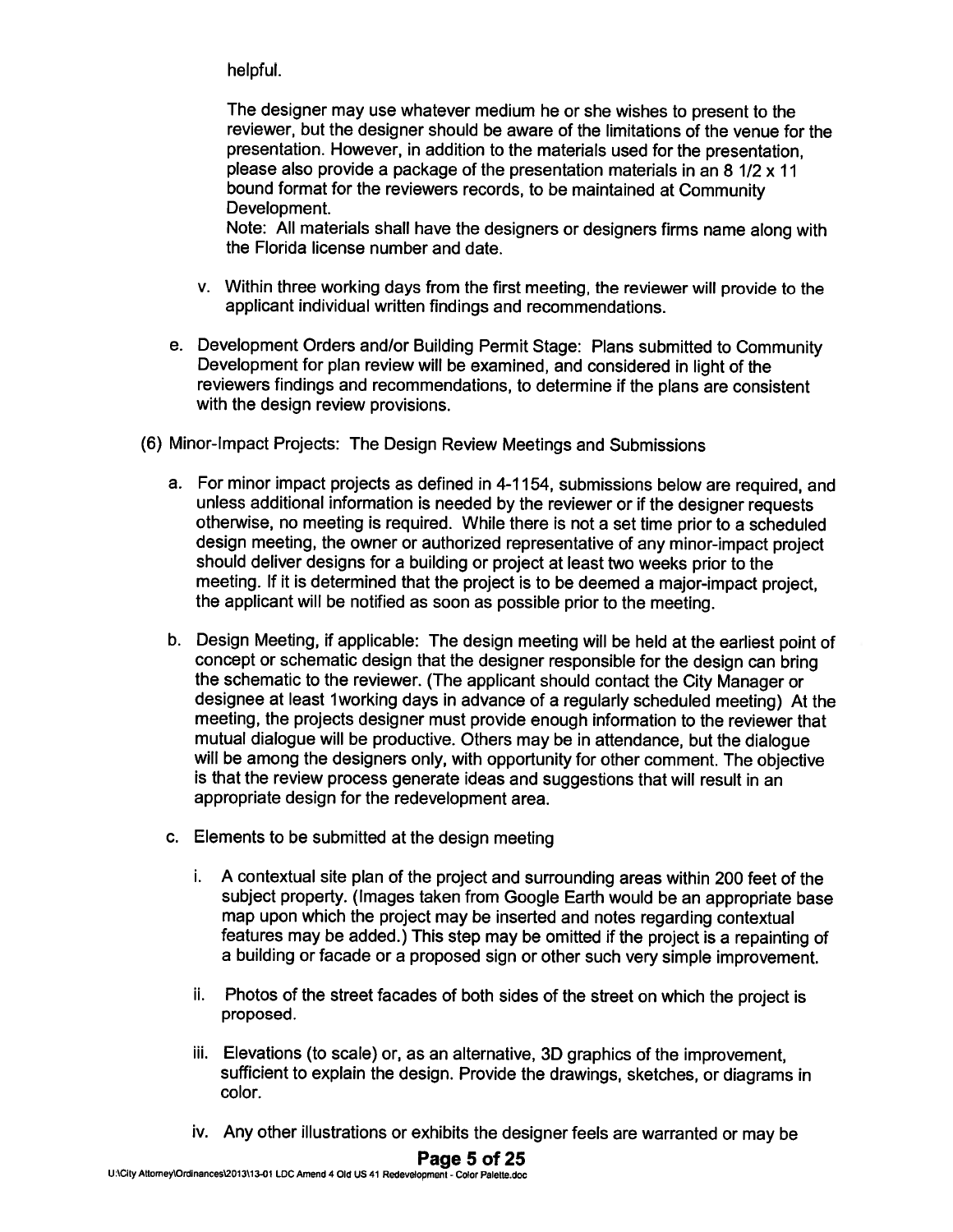# helpful.

The designer may use whatever medium he or she wishes to presen<sup>t</sup> to the reviewer, but the designer should be aware of the limitations of the venue for the presentation. However, in addition to the materials used for the presentation, please also provide <sup>a</sup> package of the presentation materials in an 8 1/2 <sup>x</sup> 11 bound format for the records to be maintained at Community Development.

- v. Within three working days from the design meeting, the reviewer will provide to the applicant and the Community Development its written findings and recommendations.
- vi. The findings shall reflect the reviewers determination whether the development plans are consistent with the regulations and standards set forth in subsections (b) and (c).
- vii. The reviewers recommendations may include suggestions for more appropriate alternative allowable materials or standards. Where the reviewer determines that <sup>a</sup> design aspec<sup>t</sup> is appropriate but is otherwise prohibited or discouraged by the provisions of subsections (b) or (c), the reviewer may include <sup>a</sup> recommendation to allow an administrative deviation. Such recommendations may involve, but are not limited to, elements such as automatic doors, colors and materials, awnings, the location of outside dining chairs and tables, etc.
- d. Upon receiving <sup>a</sup> recommendation and implementing possible revisions, the applicant may continue with Community Development for review. Plans submitted to the Community Development will be examined and considered in light of the reviewers findings and recommendations, to determine if the <sup>p</sup>lans are consistent with the provisions of this section and Section 4-1 155.
- (b) Building and Site Uses
	- (1) Applicability: Only to areas within the Old U.S. 41 Redevelopment Urban Core as depicted in Exhibit II.
	- (2) Permitted Uses:
		- a. Retail and/or Office
			- i. Open-market building;
			- ii. Medical Offices;
			- iii. Display gallery;
			- iv. Restaurant or specialty food establishment, excluding Group <sup>1</sup> (Food Stands under 4-622 (c)(43) and mobile food vendors as governe<sup>d</sup> in the supplementary regulations);
			- v. Tavern;
			- vi. Nightclub or similar entertainment venue;
			- vii. Entertainment courtyard or architectural arcade;
			- viii. Kiosk;
			- ix. Pushcart (meeting all Health Department and City permit requirements).
		- b. Lodging
			- i. Hotel and Inn;
			- ii. Bed Breakfast.
		- c. Residential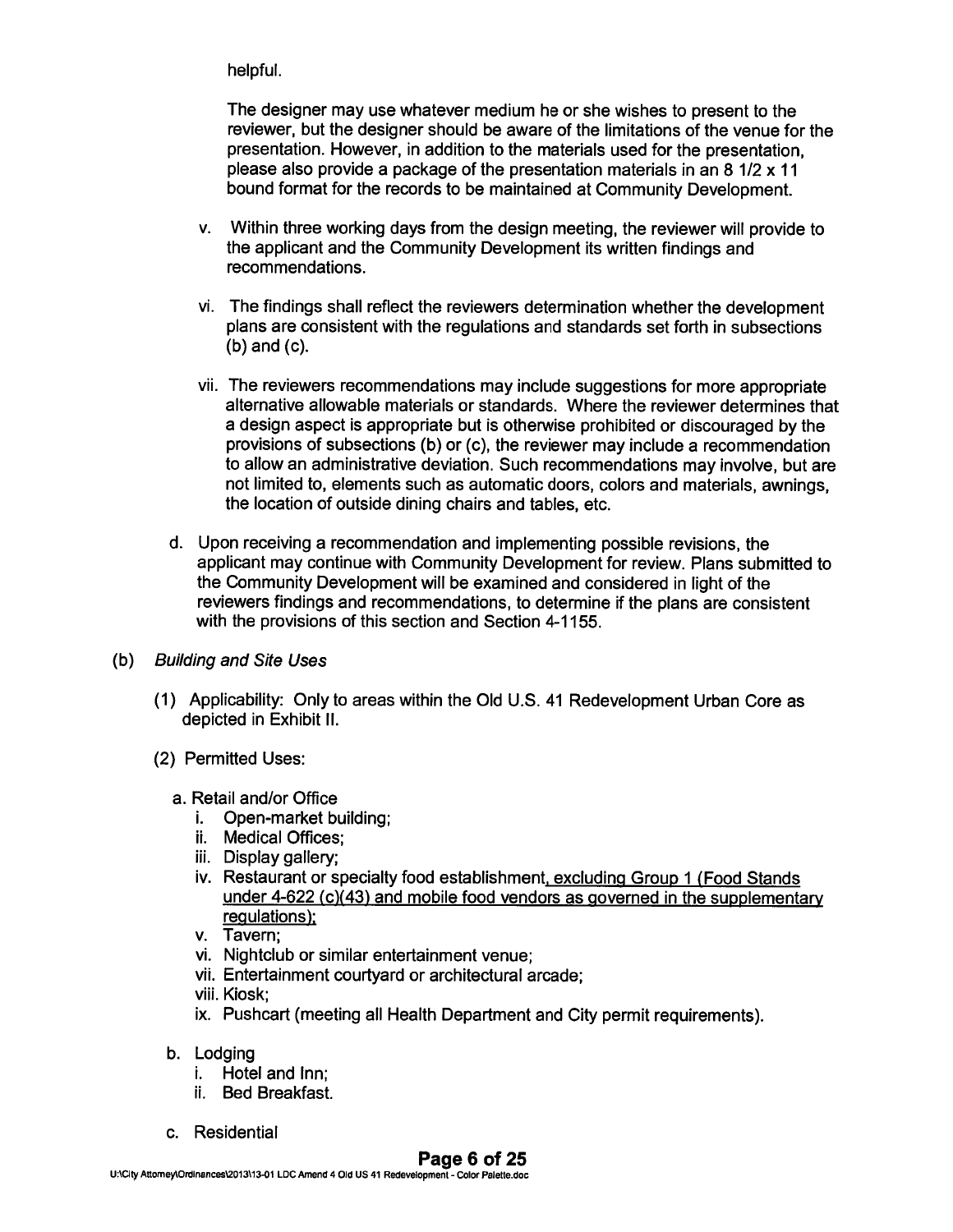- i. Mixed-use block;
- ii. Flex building;
- iii. Apartment building;
- iv. Live-work unit;
- v. Row house;
- vi. Town homes;
- vii. Duplex house;
- viii. Courtyard house;
- ix. Side yard house;
- x. SOR (single occupan<sup>t</sup> residence);
- xi. Accessory unit.

# d. Civic

- i. Bus shelter;
- ii. Fountain or public art;
- iii. Library/Public Building;
- iv. Live theater;
- v. Movie theater;
- vi. Outdoor theater;
- vii. Parking structure;
- viii. Playground / Park;
- ix. Religious assembly;
- x. Fire and police stations;
- xi. Elementary school;
- xii. Childcare center;
- xiii. Zoo or Botanical garden.
- (3) Permitted uses by Special Exception:
	- a. Museum;
	- b. Kennel;
	- c. Drive-through facility for banks and pharmacies;
	- d. College;
	- e. Electric substation;
	- f. Surface parking lot;
	- g. Passenger terminal;
	- h. Liquor establishment (not applicable to restaurant or similar uses);
	- i. Conference center
- (4) Uses not listed as permitted shall be prohibited, including but not limited to the following:
	- a. Automatic food and drink vending machines, newspaper vending machines at frontage lines;
	- b. Any commercial use which encourages patrons to remain in their automobiles while receiving goods or services, excep<sup>t</sup> bank and pharmacy drive-throughs;
	- c. Manufacturing, storage or distribution as <sup>a</sup> primary use excep<sup>t</sup> as defined by artisanal use;
	- d. Enameling, painting, or plating, excep<sup>t</sup> at an artist's studio;
	- e. Outdoor advertising or billboard as <sup>a</sup> principal use;
	- f. Carting, moving or hauling yard, excep<sup>t</sup> delivery goods to businesses;
	- g. Prisons, detention centers or halfway houses;
	- h. Manufacture, storage, or disposal of hazardous materials;
	- i. Scrap yards;
	- j. Mobile homes;
	- k. Kennels, excep<sup>t</sup> ancillary to <sup>a</sup> veterinarian office or police station;

# Page 7 of 25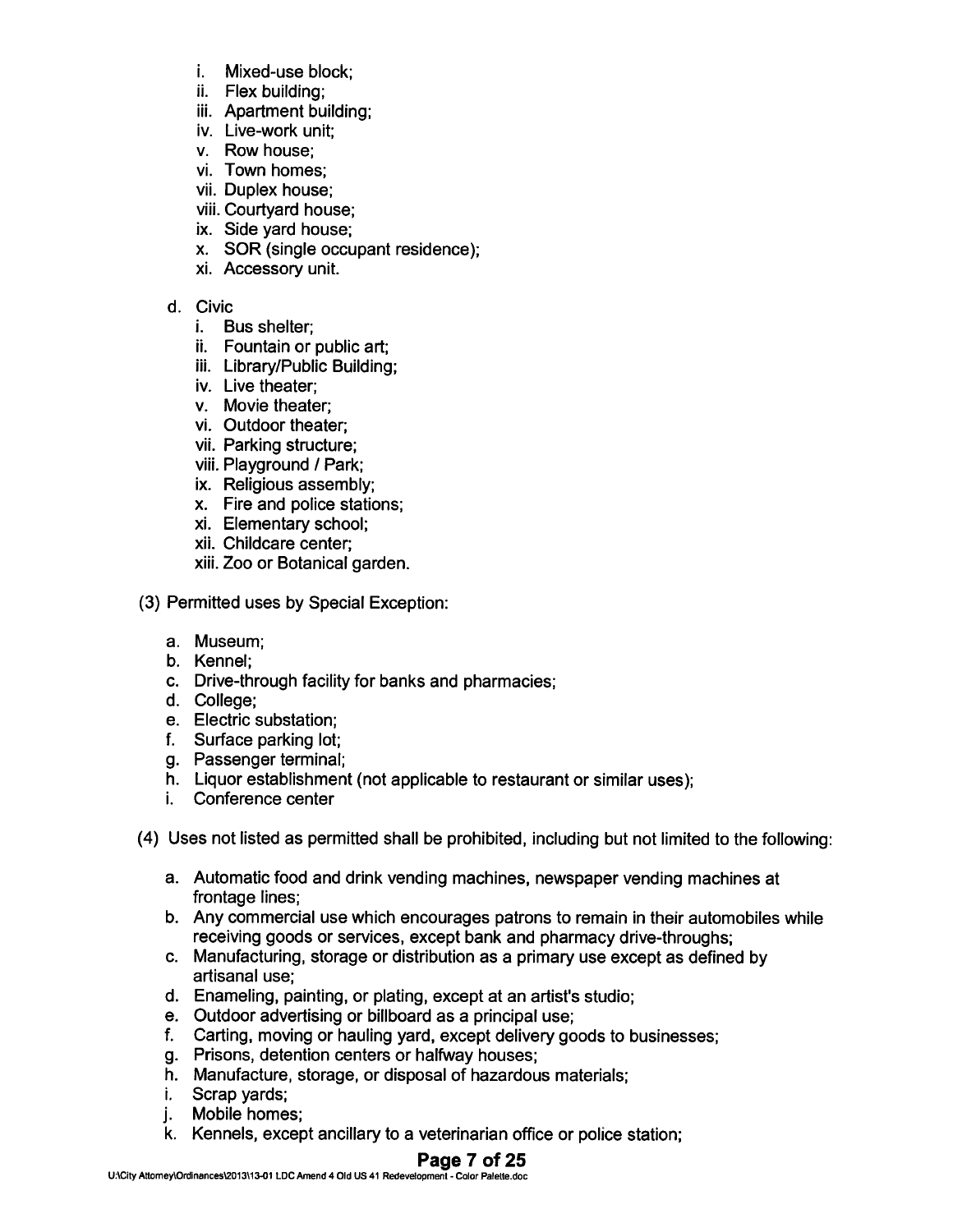- I. Funeral homes;
- m. Hospitals;
- n. Retail car sales.
- o. Non-store retailers, Group III including food carts, hucksters and lunch wagons under 4-622 (c)(30) that are mobile food vendors as governed in the supplementary regulations):
- (5) Reserved.
- (6) Commercial and residential uses are required to <sup>a</sup> minimum depth of <sup>30</sup> feet, or the 2nd layer, from the frontage line on all stories. The remaining depth may be used for parking. (See Exhibit Ill for visual of layer.) Parking exposure on <sup>a</sup> frontage line shall be an opening not wider than 25 feet.
- (7) Seating for outdoor dining shall be permitted to encroach the public sidewalks adjacent to the private property leaving <sup>a</sup> 5-foot clear pedestrian passage between the outdoor dining and the right-of-way landscaping or paved roadway.
- (c) Architectural Standards Buildings shall be subject to the following <sup>p</sup>hysical requirements:
	- (1) Applicability. Only to areas within the Old U.S. <sup>41</sup> Redevelopment Urban Core as depicted in Exhibit II.
	- (2) Building Height. The various elements of building height shall be determined as follows:
		- a. Buildings shall be <sup>a</sup> maximum <sup>52</sup> feet in height from the minimum required flood elevation.
		- b. Height shall be measured from the first finished floor to the eave line, provided they meet all buildings and safety codes.
		- c. Finished and habitable attic spaces may be above the eave line.
		- d. The facade of the first story at sidewalk level shall be expressed at no less than <sup>12</sup> feet in height from finished floor to finished ceiling, no more than <sup>15</sup> feet from first floor to the second floor as expressed on the exterior facade.
		- e. <sup>A</sup> transition line shall be provided at the top of the 1st story. The transition shall be detailed to receive an awning. <sup>A</sup> transition line shall be expressed by <sup>a</sup> material change, by <sup>a</sup> trim line, <sup>a</sup> sign band, or by <sup>a</sup> balcony.
	- (3) Building Placement: Buildings and their elements shall be <sup>p</sup>laced on their lots as follows:
		- a. Front setback.
			- i. First story. First story facades shall have no required minimum front setback but <sup>a</sup> maximum setback of <sup>12</sup> feet. Awnings, awning roof structures, arcades, or other similar attached structures may satisfy this requirement.
			- ii. Second story. Second story facades shall have <sup>a</sup> mandatory setback of no more than <sup>1</sup> feet from the property line. When the first story extends into the first layer zone, second story balconies that extend over the first story shall extend across the entire front facade. Awnings are permitted over second story balconies.-See definitions and tables for definition of layer and diagram in Exhibit Ill.
			- iii. Third story. Third story facades may align with the second story facade. Third story balconies shall be recessed, shall not extend beyond the second story facade and shall be enclosed by the <sup>p</sup>lane of the roof

# Page 8 of 25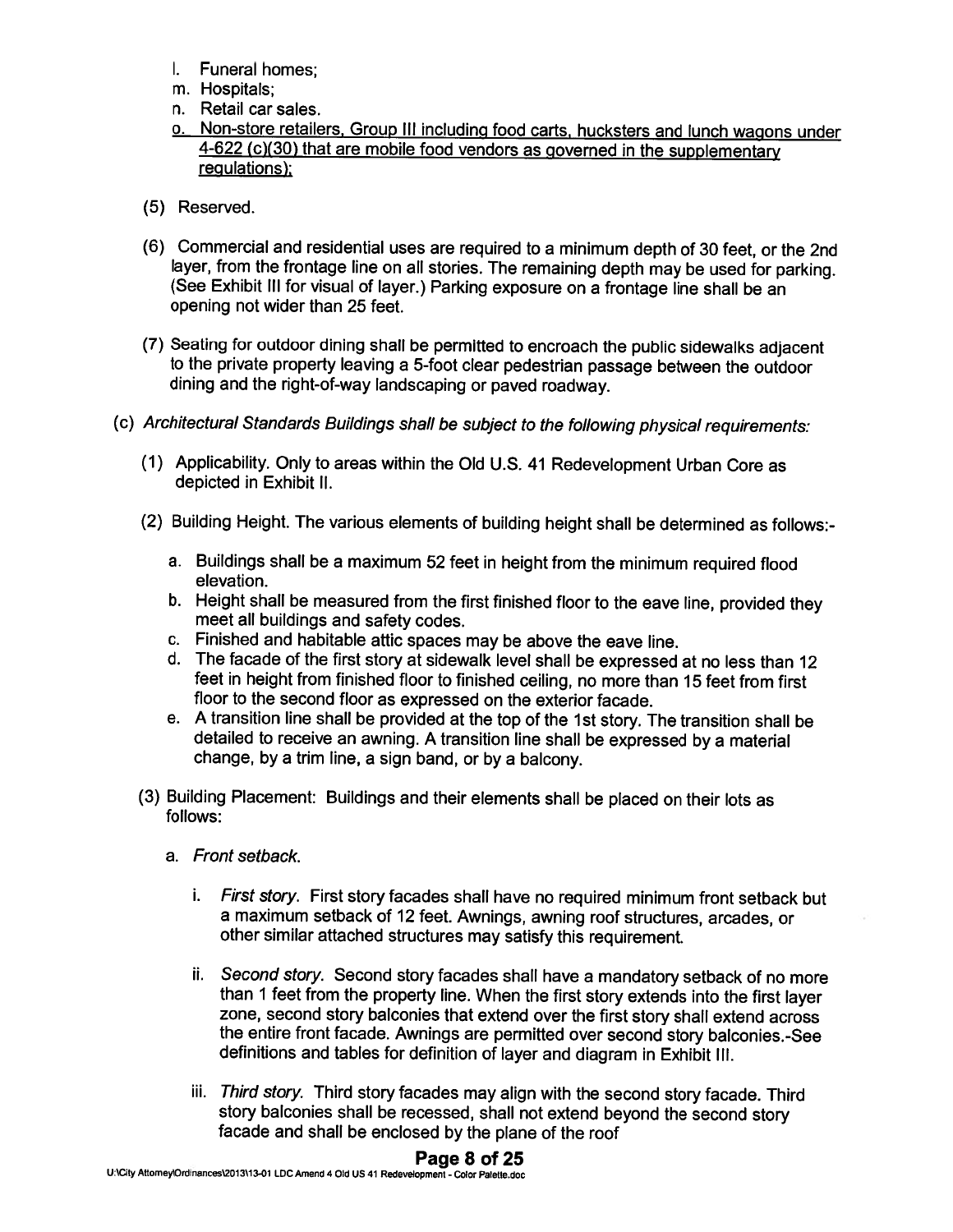- b. Streetwall. In the absence of <sup>a</sup> building facade, <sup>a</sup> streetwall shall be built aligned with an adjacent building facade. Streetwalls shall be between 2 1/2 and 3 1/2 feet in height and made of <sup>a</sup> material matching the adjacent building or <sup>a</sup> continuous, maintained hedge. Streetwalls may have openings no greater than 25 feet to allow automobile and pedestrian access.
- c. Side setbacks. Side setbacks are not required.
- d. Rear setback.
	- i. Rear setback.- Rear facades on interior lots shall be set back <sup>a</sup> minimum of 20 feet from the midpoint of the alley or <sup>10</sup> feet from the property line where no alley exists. Balconies may extend into the rear setback by <sup>10</sup> feet.
	- ii. Carports. Carports may encroach into the required rear setback subject to the following:
		- (1) The carpor<sup>t</sup> must be designed in keeping with the design of the building.
		- (2) The carpor<sup>t</sup> must be open on all four sides (except where attached to the principal building, if applicable).
		- (3) The carpor<sup>t</sup> must be <sup>a</sup> minimum of <sup>15</sup> feet from the centerline of the alley.
- e. Adjacent preexisting setbacks. In the event of adjacent preexisting setbacks, an adjustment may be approved upon recommendation by the reviewer.
- f. Awnings. Upon <sup>a</sup> recommendation by the reviewer and approva<sup>l</sup> by the Community Development Department, awnings may encroach on the sidewalk in its entirety but must avoid the municipal planter areas.
- g. Loading docks and service areas.- Loading docks and service areas shall not be permitted on frontage lines.
- h. Surface parking lots. Surface parking lots shall not be permitted on <sup>a</sup> frontage line or within <sup>30</sup> feet of the frontage line. Setbacks for shared parking is zero (0) foot setback from the side and rear property lines.
- i. Principal pedestrian entrance. All buildings shall have their principal pedestrian entrance on <sup>a</sup> frontage line.
- j. Lot coverage. Lot coverage shall be limited only by setback requirements.
- k. Nonconforming buildings due to rear setbacks. An existing nonconforming building, which does not conform to the required 20-foot rear setback, may maintain the existing building setback when additional stories are added as long as the additional stories meet the required setback. The roof of the nonconforming existing first or second story may be used for <sup>a</sup> balcony.
- I. Surface Water Management: Shared surface water managemen<sup>t</sup> systems may have <sup>a</sup> zero (0) foot setback from the property lines.
- m. Landscape standards for the Old US 41 Redevelopment District.

Due to the unique development standards of the Old US <sup>41</sup> Redevelopment District within the City, landscape and buffering standards must be reviewed consistent with type of site development consistent with <sup>a</sup> more urban environment. In the event of

#### Page 9 of 25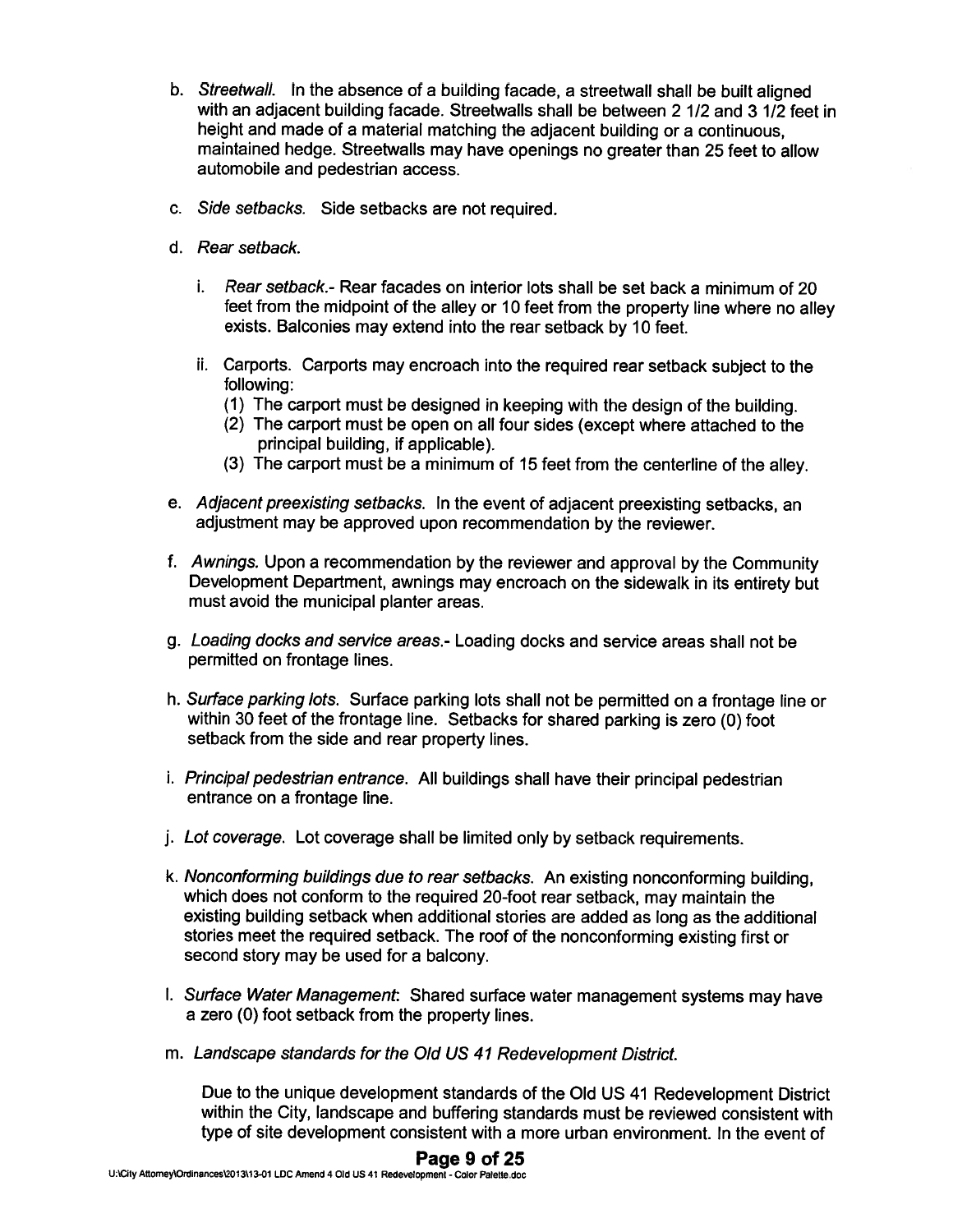conflicts with other sections of this zoning code, the provisions of this section shall take precedence and shall supersede other sections of this Land Development Code. However, the provisions of this section shall not be construed to take precedence over the Florida Building Code.

- i. When <sup>a</sup> covered walkway along <sup>a</sup> building frontage or right-of-way is not provided, canopy trees to establish continuous shade must be provided from the list of permitted trees.
- ii. For property located within the Old <sup>41</sup> Redevelopment District, front buffers may be administratively waived to accommodate building locations, courtyards, arcades, or other architectural or design constraints.
- iii. For buildings with shared walls or <sup>a</sup> <sup>0</sup> side setback, landscaping is not required for that portion of the property line.
- iv. Unless specifically prohibited due to building design and location, building perimeter <sup>p</sup>lantings will be required. Property owners or registered agents may apply for administrative relief or to have landscaping relocated to <sup>a</sup> different portion of the project site.
- v. Projects within the Old <sup>41</sup> Redevelopment District may receive administrative approval to reduce the width of required buffers and / or relocate required <sup>p</sup>lantings on-site as par<sup>t</sup> of the Development Order process.
- n. Chain link fences cannot be visible from <sup>a</sup> public right-of-way.
- (4) Exterior Finish Material of Facades. The exterior finish material on all facades of <sup>a</sup> building or project shall be consistent around the project. <sup>A</sup> building or project may utilize any number of wall materials provided they respec<sup>t</sup> the following guides:
	- a. Primary materials include any materials (not including windows, doors, or storefront materials, awnings and such) that face the majority of the building facade. Such materials include but of are not necessarily limited to brick, wood or hardboard siding, stucco, stone, concrete, and finished concrete block. The primary materials shall not include any materials listed as secondary materials.
	- b. Secondary materials are those that complement the primary materials but are limited to 20% or less of the materials on the facade.
	- c. Accent materials are very limited in quantity and are for accent purposes only.
	- d. Materials that may constitute secondary or accent materials include, but not limited to:
		- i. Corrugated metals or corrugated metal panels
		- ii. Unpainted or natural concrete block
		- iii. Metal standing seam or raised panels
		- iv. Mirrored or reflective materials
		- v. Plywood siding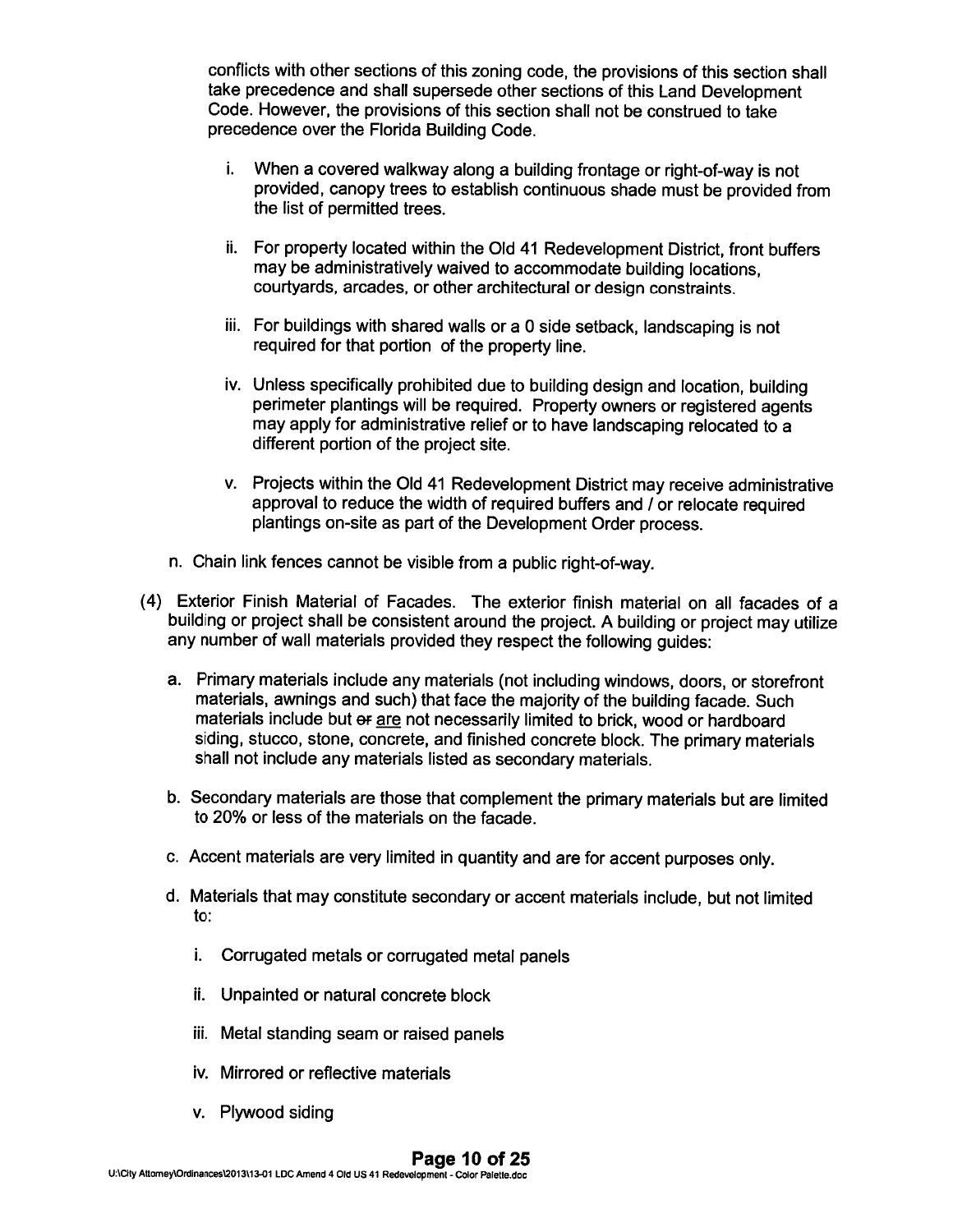- vi. Gratuitous decoration
- e. Prohibited materials include vinyl or aluminum lap siding or other imitation materials.
- f. Project or building architects may presen<sup>t</sup> in lieu submittals to the reviewer for variations from the above for both use of materials and colors.
- (5) Exterior colors. Exterior building colors shall capture the flavor of south Florida, however applied color to major and secondary matorials should utilize tints or shades of colors. Doors, shop fronts, window frames and shutters shall be any color at any saturation. Effective March 1, 2013, all development, redevelopment, renovation and restoration proiects within the Old U.S. <sup>41</sup> Redevelopment Urban Core must follow the designated color palette as set forth in Exhibit IV of this ordinance, specifically designated as Sherwin Williams Exterior Coastal Colors for Southern Shores and Beaches, or paint from another manufacturer of similar color and guality. Owners of property within the applicable area shall paint their buildings to conform to the aforesaid color palette in accordance with the following procedures:
	- a. There are 24 sets (3 colors each) in the palette. The painting of building exteriors will use the body, trim and accent from the same set in the approve<sup>d</sup> palette colors.
	- b. The reviewer is authorized to approve minor "shading" variations in palette colors that may be caused by the use of paint from different manufacturing companies. Any other change in palette colors may be approved by City Council on a case-by-case basis.
	- c. Buildings in single ownership, including sheds and accessory structures, shall be of uniform facade and trim color, with exception to gazebos,  $t$  unless there are architectural elements such as <sup>p</sup>ilasters or engage<sup>d</sup> columns or <sup>a</sup> change in the <sup>p</sup>lane of the facade defining the separate tenant spaces.
	- d. Upon the completion of the exterior painting of any building, the property owner shall provide Community Development with a color facade photograph (preferably by email).
	- e. The City may adopt an incentive <sup>p</sup>lan for property owners to paint the entire exterior of their building by Administrative Code.
	- f. It is not the intent of implementing the color palette to discourage <sup>p</sup>lacement of any murals, as approve<sup>d</sup> by the Arts in Public Places Board.
	- (6) Glass color. Glass shall be clear or tinted only; reflective <sup>g</sup>lass is prohibited.
	- (7) Sliding doors and windows; automatic doors. Sliding doors and sliding windows are not permitted along frontage lines on first story. Automatic doors may be permitted by the Community Development upon <sup>a</sup> recommendation by the reviewer.
	- (8) Rooftop Equipment. No rooftop mounted mechanical equipment shall be visible as viewed from any public right-of-way at 10-foot eye level. All such equipment shall be screened by an appropriate method.
	- (9) Visible roofs. Buildings with roofs visible from the any public right-of-way shall have symmetrical <sup>p</sup>itched roofs with slopes no less than 5:12. Porches and first floors and dormers may have shed roofs with <sup>p</sup>itch no less than 2:12.
	- (10) Mansard roofs. Cantilevered mansard roofs are not permitted, however, existing structures may maintain non-conforming status when building permit changes do not necessitate roof changes.
	- (11) Roof materials. Roof materials should be appropriate for the function they are to serve as well as appropriate to the overall expression of the building or project.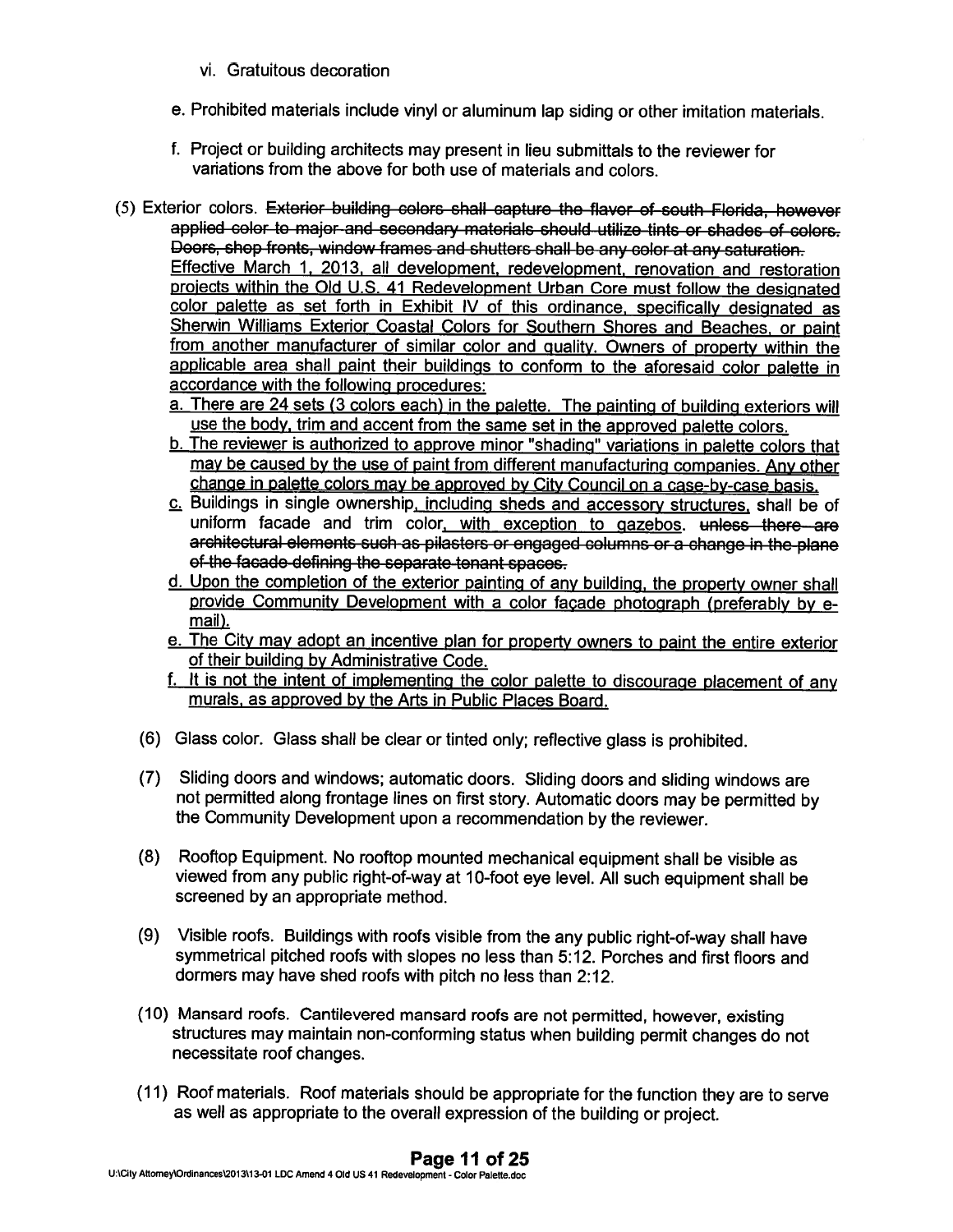# (12) Facade design.

- a. Facades on frontage lines. The facades on frontage lines at first floor level shall be detailed and glazed as storefronts. The wood or metal armature of such storefronts shall be painted. Storefronts shall be directly accessible from sidewalks. Each storefront must have <sup>g</sup>lazed areas, equa<sup>l</sup> to <sup>60</sup> percen<sup>t</sup> of its portion of the facade, between and <sup>10</sup> feet from the floor. Storefronts shall have the mullion system, doorways and signage uniformly designed and painted or has factory applied finish.
- b. Facades not on frontage lines. The exteriors of buildings not facing frontage lines shall incorporate the same surface materials and similar design elements such as similar proportions, with attractive rear entrances and consideration of pedestrian pass-throughs.
- (13) Awnings.
	- a. Generally. Facades may be supplemented by awnings which shall be straight sheds, not cubed or curved, with <sup>a</sup> drip edge no greater than <sup>12</sup> inches. Awnings shall be no less than <sup>8</sup> feet high at the lower drip edge. Awnings used in conjunction with <sup>a</sup> second story balcony shall not extend beyond the edge of the balcony railing and shall have no minimum height requirement from the finished floor. Awning roof structures may be approve<sup>d</sup> but must meet all of the same standards as <sup>a</sup> building.
	- b. Nonconforming buildings. The Community Development may approve awnings that do not strictly conform to this division if the reviewer recommends administrative approval and if the following conditions are met:
		- i. The building is an existing building.
		- ii. The architectural style of the building does not conform to this division.
		- iii. The building facade is such that an awning which would conform to this division would not be architecturally compatible or complimentary to the building.
		- iv. The propose<sup>d</sup> awning is the most appropriate style for the building, is compatible with adjacent buildings, and the awning achieves the requirements of this section as closely as possible and is consistent with the intent of this division.

When the Community Development approves an awning based on the criteria above, that awning style/design will become the standard style/design for all awnings for that particular building.

- (14) Outside dining tables and chairs. Outside dining tables located in the right-of-way shall be temporary and portable. Community Development shall approve outside dining tables/chairs and their location upon <sup>a</sup> recommendation from the reviewer.
- (15) Dumpsters. Dumpsters shall be screened from off-premise view. Screening materials shall be compatible with the building design. Existing dumpsters that are visible from the right-of-way, adjoining property, or pedestrian walkway must be screened. within one year after the effective date of this Ordinance. Wherever possible, dumpsters shall be shared between property owners. If <sup>a</sup> particular property by its use does not require <sup>a</sup> dumpster or when it can be demonstrated that <sup>a</sup> dumpster is not required, then the garbage receptacles or containers must be screened from view.
- (16) Telephone and utility wires. Any new building or substantial change shall be required

#### Page 12 of 25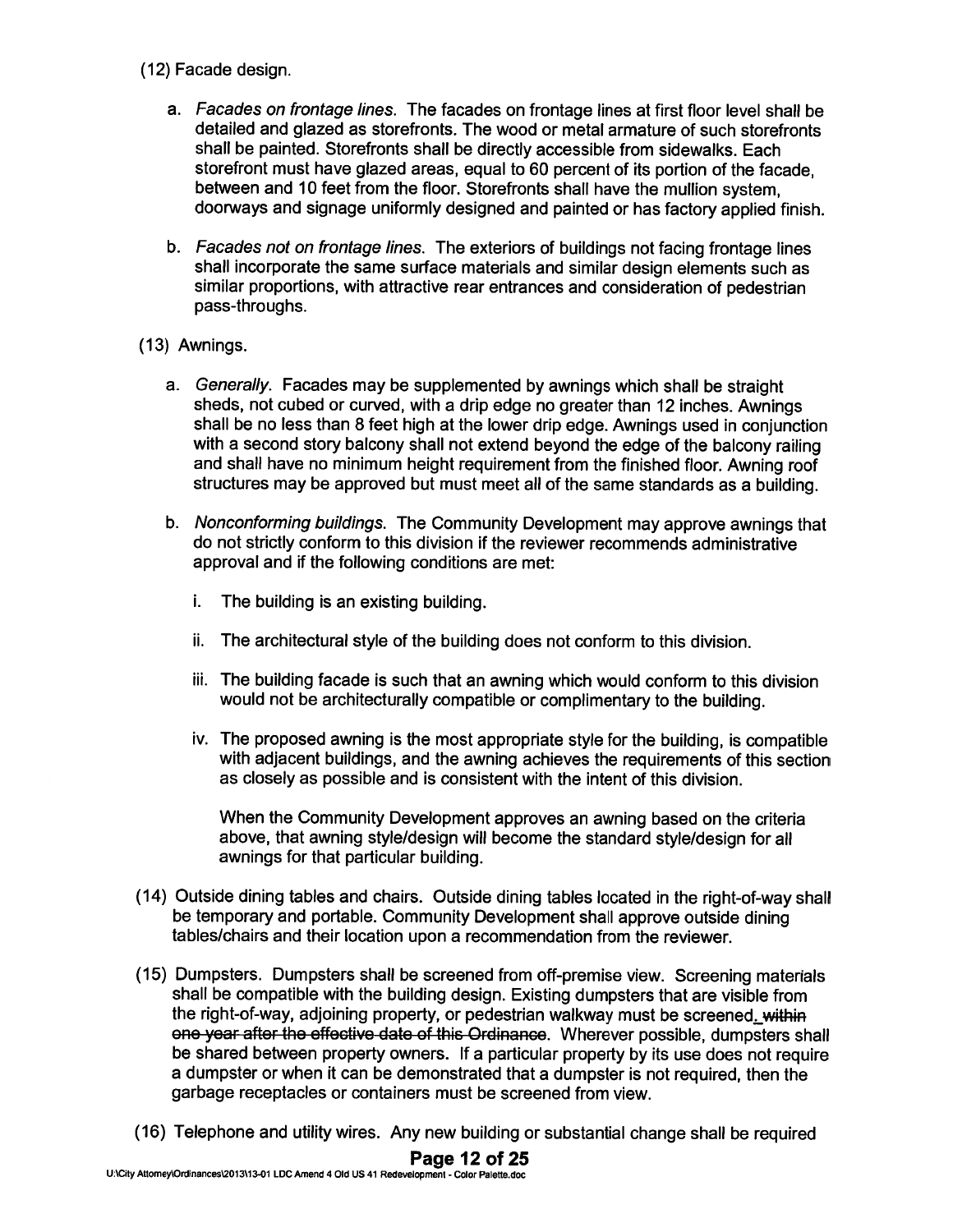to relocate all telephone, electric and other utility wires and conduits underground from the poles of the transmission lines located within the public utility easements to the building or the connection.

(Ord. 09-13, 11-02)

#### 4-1155. Regulations and Processes for Development Applicable to all areas within the Old U.S. <sup>41</sup> Redevelopment Overlay District

The regulations contained in this Section are applicable to all areas in the Old <sup>41</sup> Redevelopment Overlay District, in addition to the regulations within the core area. Commercial and multi-family developments in all areas of the Old <sup>41</sup> Redevelopment Overlay District must comply with the design review processes set forth in 4-1 154.

#### (a) Parking

- (1) Requirements and Vehicular Standards
	- a. Surface parking lots shall not be allowed on <sup>a</sup> front yard setback or within <sup>30</sup> feet of the front yard setback line.
	- b. Required parking may be provided offsite, subject to approval by the City Manager or designee.
	- c. On-street parking along designated streets shall count 100% toward required parking requirements, as set forth in the next section.
	- d. Approved outdoor seating for restaurants and similar uses shall not require additional parking beyond the standard indoor required parking.
	- e. Payers used in the parking areas can be utilized with <sup>a</sup> 50% credit toward the maximum allowed impervious area.
- (2) Parking and Vehicular Circulation
	- a. Number of on-site parking spaces required.
		- <sup>i</sup> The required parking may be provided off-site, provided the site is approved by the City Manager or designee and the number of required off-street parking spaces may be reduced by no more than one-third, if supported by <sup>a</sup> parking study submitted by the applicant.
		- ii. Developers may pay <sup>a</sup> fee in lieu of providing the required spaces. The fee shall be based on the average cost of constructing <sup>a</sup> surface parking space in Bonita Springs, as determined in an applicable administrative code. Said fee shall be <sup>a</sup> one-time payment, to be <sup>p</sup>laced in the redevelopment trust fund and shall be utilized for parking improvements within the community redevelopment area.
		- iii. Approved on-street parking along the corresponding frontage shall count 100% towards the parking requirements.
		- iv. Specific parking space requirements:
			- (1) Residential: One space per residential unit.
			- (2) Commercial:

# Page 13 of 25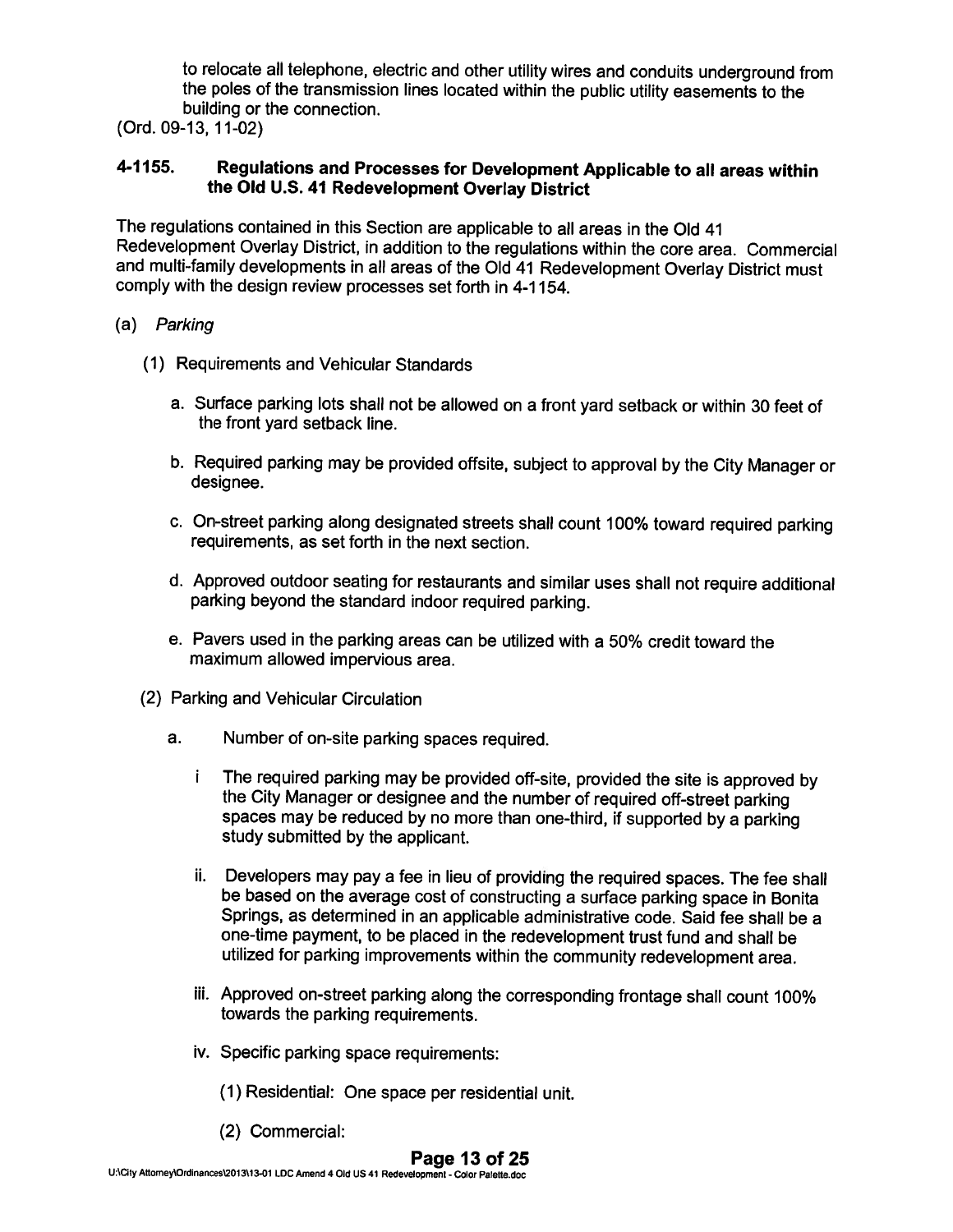- (a) Office 2 spaces per 1,000 sq. ft. of leasable space.<br>(b) Retail 3 spaces per 1.000 sq. ft. of leasable space.
- Retail 3 spaces per 1,000 sq. ft. of leasable space.
- (3) Mixed use See Shared Parking Factor Table in Exhibit Ill.
- (4) Dock space for waterside uses shall be counted as follows: one dock space equals two parking spaces.
- (5) Lodging: One space per bedroom
- (3) Location of on-site parking spaces
	- a. On-site parking will be restricted to the side or rear yards of those properties fronting Old U.S. 41, Terry Street, and Felts Ave.
	- b. In the case of side yar<sup>d</sup> parking, the parking area shall be <sup>a</sup> minimum of five feet behind the front build-to line and <sup>a</sup> street wall or opaque screen, shall be provided at the right-of-way line or build-to line, whichever is further removed from the roadway. Such street wall or opaque screen shall be no taller than four feet.
- (4) Buffer. There shall be <sup>a</sup> minimum ten-foot buffer between parking areas and adjacent residential uses.
- (5) Access.
	- a. Adjoining public or private parking lots must share ingress/egress points where practically and <sup>p</sup>hysically feasible or legally permitted; and
	- b. Public or private parking lots may be accessed from alleys provided the alleyways are constructed to City standards.
- (6) Location and design, generally. Parking lots shall be designed in accordance with the adopted design guidelines for the Old U.S. <sup>41</sup> Community Redevelopment Plan.
- (7) Joint use of off-street parking lots. Mixed use developments, on <sup>a</sup> single parce<sup>l</sup> that include <sup>a</sup> residential component, do not have to meet these requirements. Other developments are encourage<sup>d</sup> to employ joint use of parking, but shall be subject to the following conditions:
	- a. Shared parking lots must be located within <sup>500</sup> feet of each use. These lots may be separated from the use(s) by <sup>a</sup> street, easement, or other right-of-way; and
	- b. Parking shared by different uses must provide evidence that pea<sup>k</sup> parking demands of each use occur at different times of the day.
	- c. Each use required is to have on-site parking may provide <sup>a</sup> range of parking stall sizes to accommodate compac<sup>t</sup> and larger vehicles; however, 50% of the spaces shall meet the standards specified in section 4-2016(1)b. The remaining spaces shall meet the following minimum dimensions:
		- (1) Compact spaces-15% of total parking maximum (minimum size 8' <sup>x</sup> 16')
		- (2) 8' <sup>x</sup> 18' for 90' degree parking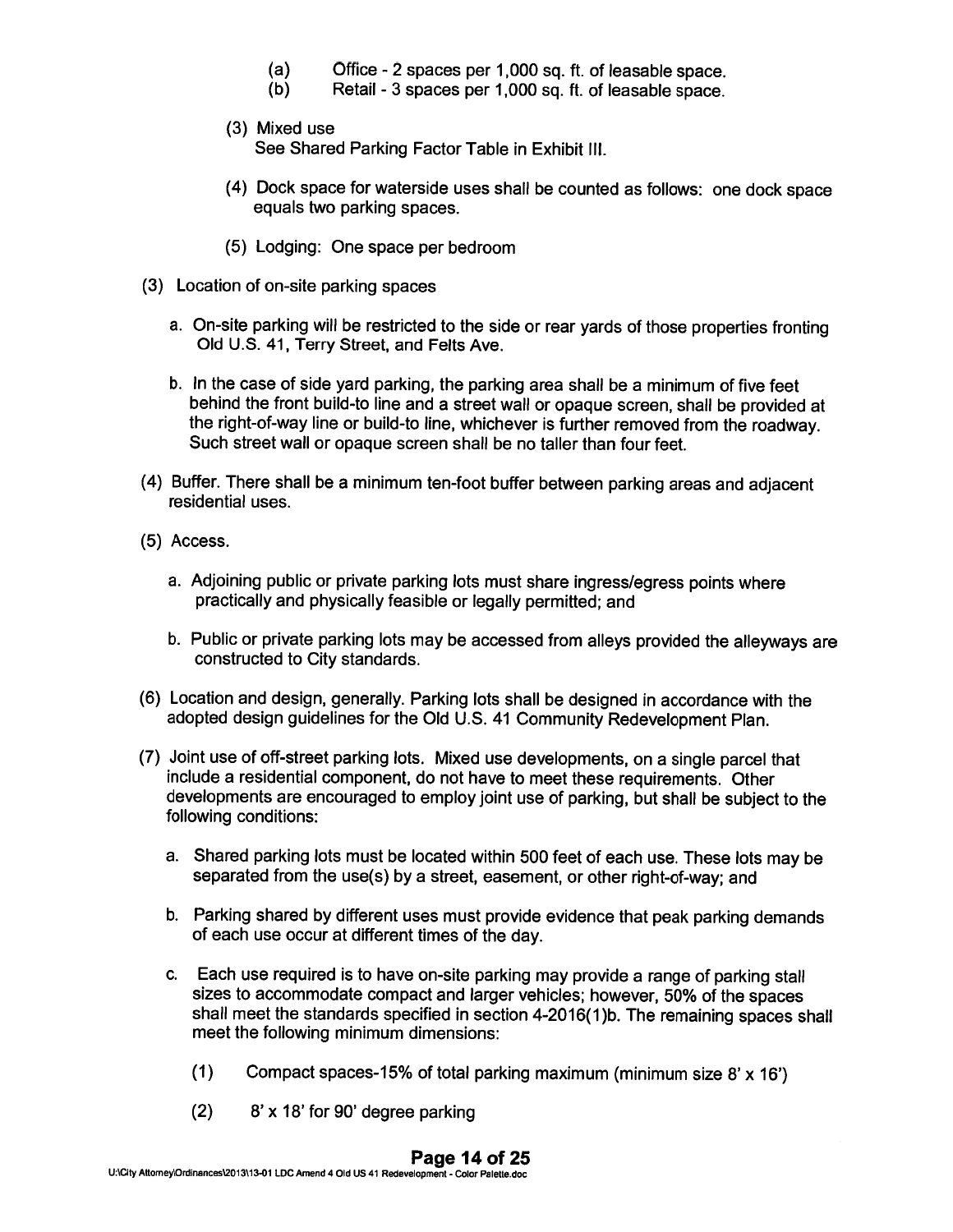- (3) Angled spaces- 8' <sup>x</sup> 18' (16' with two foot overhang)
- (4) Parallel spaces- 8' <sup>x</sup> 22'
- (5) Drive aisle- 20' two way, 10' one way
- e. Bicycle racks to be provided in accordance with section 3-442. (Rack provision may be shared by different businesses within each block).
- (b) Service, Refuse, and Delivery Design
	- (1) Locate trash storage, loading, and truck parking so as to minimize visibility from the street/sidewalk and building entrances; preferably to the rear of buildings and accessed through an alley or secondary street.
	- (2) Avoid locating service and loading areas along important view corridors.
	- (3) All exterior trash receptacles should be enclosed from view on three sides; and, on the fourth side, by <sup>a</sup> gate that also screens the receptacles from view.
	- (4) Screen loading docks and truck parking from public view using building mass, freestanding walls, and/or minimum landscaping of 3' at <sup>p</sup>lanting.
	- (5) Ensure that all utility equipment is located, sized, and designed to be as inconspicuous as possible. All utility lines should be located underground.
- (c) Lighting Standards. All outdoor lighting must comply with section 3-262 of the Land Development Code.
	- (1) Outdoor lighting cannot exceed 0.5 foot candles at the property line.
	- (2) All applicants must submit <sup>a</sup> <sup>p</sup>hotometric <sup>p</sup>lan in accordance with 3-262.
	- (3) All outdoor lighting must be shielded to direct light downward.
- (d) Buffering and Shielding
	- (1) Purpose and intent. The purpose and intent of this section is to diminish the visual impacts outdoor storage and service functions that may detract or have <sup>a</sup> negative impact on the streetscape, landscape and/or the overall community image.
	- (2) Loading areas and docks (including delivery truck parking), outdoor storage, trash collection, heating/air conditioning and other similar mechanical equipment, solid waste disposal facilities, trash compaction, recycling, and other similar service function areas must be fully shielded from adjacent properties and street rights-of-way when viewed from ground level. The shielding must extend vertically <sup>a</sup> distance equal to or greater than the items, delivery trucks, or facilities being shielded.
	- (3) Shielding material and design must be consistent with design treatment of the primary facades of the commercial building or development and the landscape <sup>p</sup>lan.
		- a. Roof top mechanical equipment must be shielded from view at ground level by parapet or similar architectural features.
- (e) Urban Landscape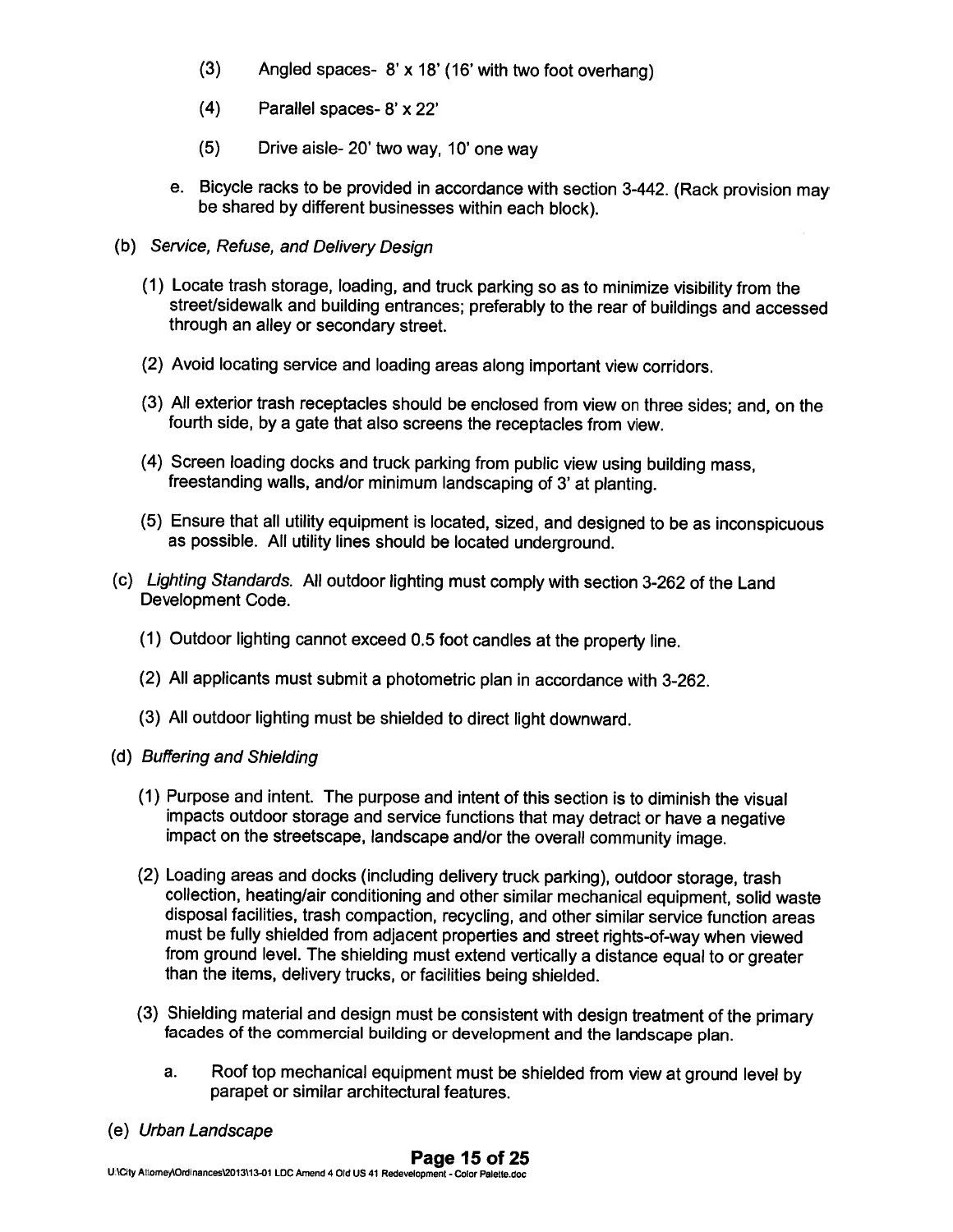- (1) General Applicability
	- a. These landscape standards and guidelines apply to all projects within the Old U.S. 41 Corridor Redevelopment Master Plan area.
	- b. These landscape standards and guidelines apply to all areas of the site <sup>p</sup>lan that are not covered under the streetscape and plaza design guidelines.
	- c. All landscaping shall be installed in <sup>a</sup> sound workmanlike manner and according to accepted good planting procedures with the quality of plant materials as hereinafter described. (All elements of landscaping shall be installed so as to meet all other applicable ordinances and code requirements).
	- d. Landscaped areas shall require protection from vehicular encroachment. Community Development will inspect all landscaping and no certificates of occupancy and use or similar authorization will be issued unless the landscaping meets the requirements provided herein.
	- e. All landscaped areas shall provide an automatic irrigation water supply system or as an alternate, an irrigation system consistent with Florida friendly landscape <sup>p</sup>lans, to the extent the irrigation <sup>p</sup>lan conforms with the Florida Yards and Neighborhoods Program, as administered by the University of Florida Institute of Food and Agricultural Sciences.
	- f. The property owner, or his agent, shall be responsible for the maintenance of all onsite landscaping which shall be maintained in goo<sup>d</sup> condition so as to presen<sup>t</sup> <sup>a</sup> healthy, neat and orderly appearance and shall be kept free from refuse and debris. All existing and newly landscaped properties shall receive an initial landscape/ irrigation inspection to ensure compliance with these standards and guidelines.
- (f) Sign Standards. Signs in the Old U.S. <sup>41</sup> Redevelopment Overlay District shall comply with the regulations contained in Chapter 6, Signs, and the following provisions:
	- (1) Address numbers. Address numbers shall be no less than 6 inches in vertical dimension.
	- (2) Sign band. <sup>A</sup> single external sign band or zone may be applied to the facade of each building, providing that it shall not exceed <sup>2</sup> feet in vertical dimension by any length. The band should be located between <sup>10</sup> feet and <sup>14</sup> feet above the floor. The sign band or zone may contain multiple individual signs but all must refer to <sup>a</sup> tenant of the building. The sign shall consist of letters applied directly on the facade of the building and shall not be on <sup>a</sup> board unless <sup>a</sup> sign <sup>p</sup>lan is approve<sup>d</sup> for the building. <sup>A</sup> maximum of <sup>2</sup> sign bands may be placed on the facade of each building.
	- (3) Additional pedestrian signs. Additional pedestrian signs or shingles may be attached to <sup>a</sup> building perpendicular to the facade extending up to <sup>4</sup> feet from the facade or may be placed underneath an awning, gallery or arcade structure and attached to the that structure. These signs shall not exceed 1 1/2 feet by 4 feet. There may be 1 individual pedestrian sign for each business located on the first floor.
	- (4) Lettering on awnings. In addition, the vertical drip of an awning may be stenciled with letters no more than <sup>8</sup> inches in vertical dimension by any length.
	- (5) Illumination; window signs. External signs shall not be translucent, but may be

#### Page 16 of 25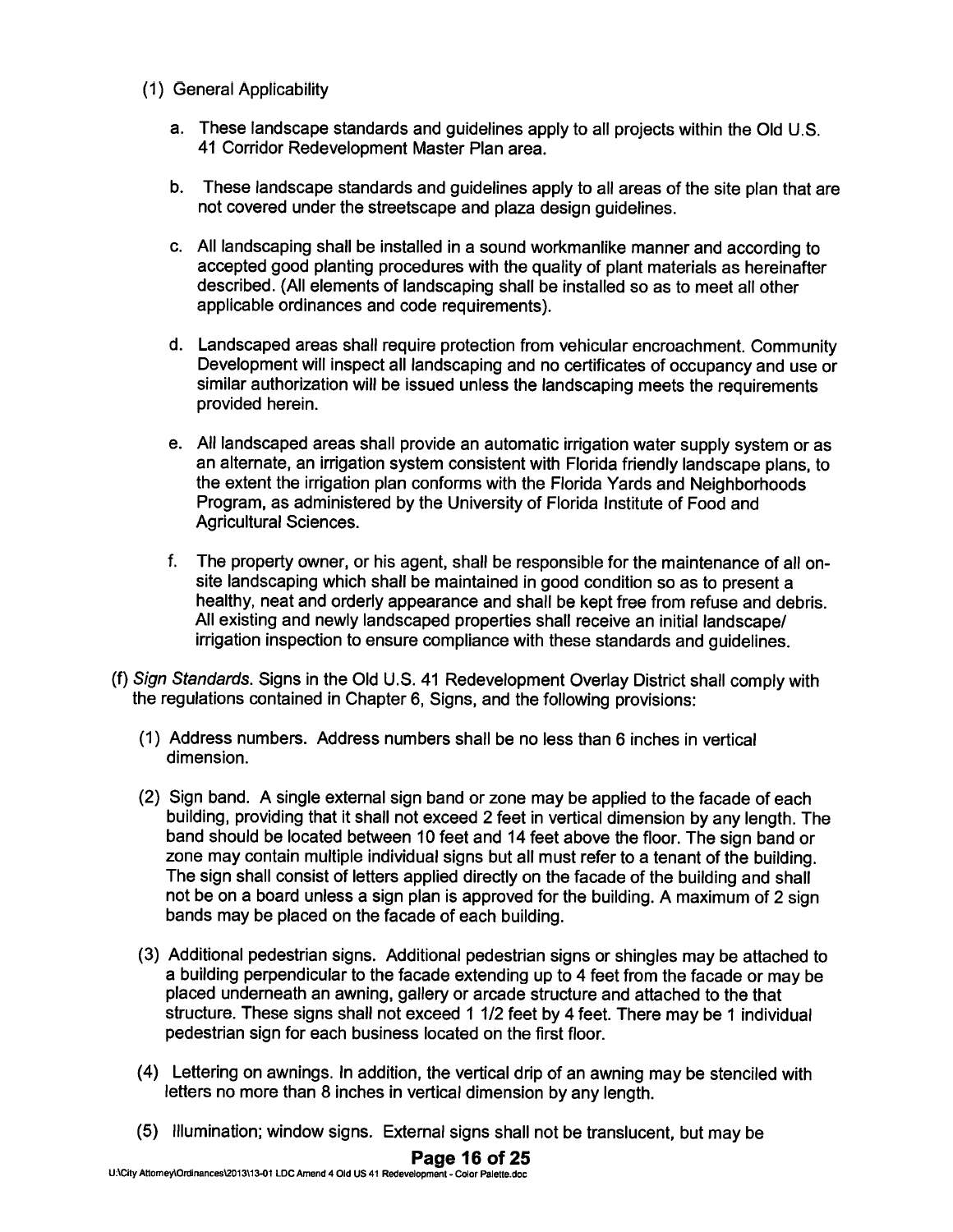externally or internally lit or backlit. Signs on the interior of <sup>a</sup> window shall be limited to no more than <sup>20</sup> percent of <sup>a</sup> window up to <sup>a</sup> maximum of <sup>12</sup> square feet in area. No sign, display, merchandise or window tinting shall be <sup>p</sup>laced on or adjacent to any window that would interfere with <sup>a</sup> clear and unobstructed view of the interior of the establishment from the outside and in particular of the cash register or registers from the street. Neon signs are permitted as interior window signs providing they not exceed <sup>20</sup> percent of <sup>a</sup> window up to <sup>a</sup> maximum of <sup>4</sup> square feet in area and shall be counted towards the maximum of <sup>12</sup> square feet permitted for interior window signs.

- (6) Nonconforming buildings. The reviewer may recommend approval to the Community Development for <sup>a</sup> sign <sup>p</sup>lan or <sup>a</sup> new sign that does not conform strictly to those regulations if the following conditions are met:
	- a. The building is an existing building.
	- b. The building does not have <sup>a</sup> sign band.
	- c. The building facade is such that meeting the requirements of this division is not possible or is impractical.
	- d. If the sign is on an awning, the lettering shall consist of individual letters painted on the background of the awning and not on <sup>a</sup> panel or within <sup>a</sup> border. The sloped surface of an awning shall not be used for <sup>a</sup> new sign.
	- e. The design is in context with the signage and facade of the building.
	- f. The sign <sup>p</sup>lan or sign achieves the requirements of this division as closely as possible and is consistent with the intent of this division.
	- g. Finding that these criteria are met, the reviewer may recommend approval of <sup>a</sup> sign plan or new sign.
	- h. When the reviewer recommends approval of <sup>a</sup> new sign based on the criteria above, and following Community Development approval, that sign would establish the sign <sup>p</sup>lan for that particular building.
- (j) Definitions. This section provides definitions for terms in the Bonita Springs Old U.S. <sup>41</sup> Corridor Redevelopment Overlay area that are technical in nature or that otherwise may not reflect <sup>a</sup> common usage of the term.
	- (1) Apartment: <sup>a</sup> residential unit sharing <sup>a</sup> building and <sup>a</sup> lot with other units and/or uses; may be for rent, or for sale as <sup>a</sup> condominium.
	- (2) Arcade: <sup>a</sup> private frontage conventional for retail use wherein the facade is <sup>a</sup> colonnade supporting habitable space that overlaps the sidewalk, while the facade at sidewalk level remains at the frontage line.
	- (3) Attic: the interior part of <sup>a</sup> building contained within <sup>a</sup> <sup>p</sup>itched roof structure.
	- (4) Bed and Breakfast: an owner-occupied lodging type offering <sup>1</sup> to <sup>12</sup> bedrooms, permitted to serve breakfast in the mornings to guests.
	- (5) By Right: characterizing <sup>a</sup> proposal or component of <sup>a</sup> proposal for <sup>a</sup> community <sup>p</sup>lan or building scale that complies with zoning and is permitted and processed administratively, without public hearing.

#### Page 17 of 25

UNCity Attorney\Ordinances\2013\13-01 LDC Amend 4 Old US 41 Redevelopment - Color Palette.doc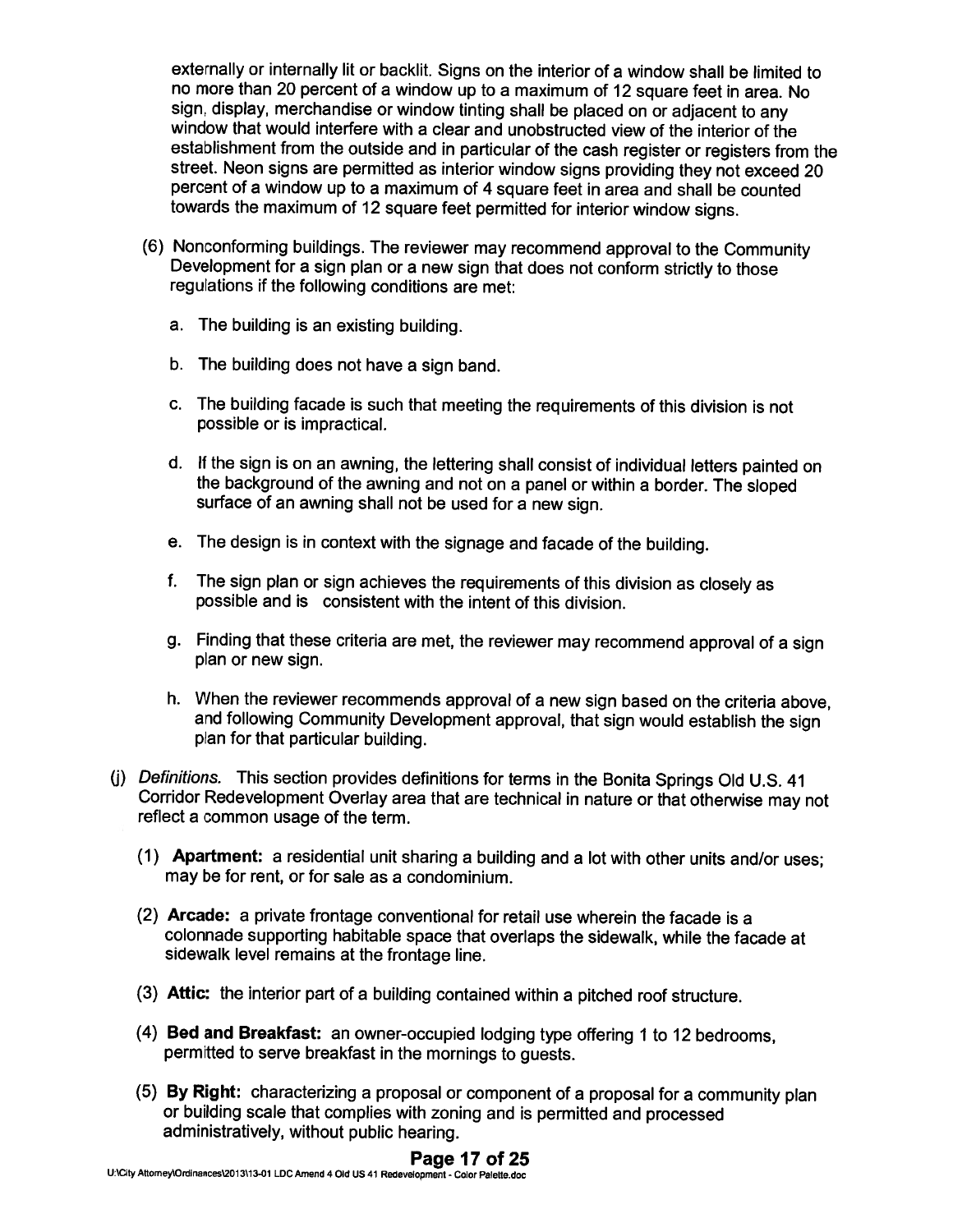- (6) Civic: the term defining not-for-profit organizations dedicated to arts, culture, education, recreation, government, transit, and municipal parking.
- (7) Civic Building: <sup>a</sup> building operated by not-for-profit organizations dedicated to arts, culture, education, recreation, government, transit, and municipal parking, or for use approved by the legislative body.
- (8) Civic Space: an outdoor area dedicated for public use. Civic space types are defined by the combination of certain <sup>p</sup>hysical constants including the relationships among their intended use, their size, their landscaping and their enfronting buildings.
- (9) Commercial: the term collectively defining workplace, office, retail, and lodging functions.
- (10) Density: the number of dwelling units within <sup>a</sup> standard measure of land area.
- (11) Disposition: the placement of <sup>a</sup> building on its lot.
- (12) Driveway: <sup>a</sup> vehicular lane within <sup>a</sup> lot, often leading to <sup>a</sup> garage.
- (13) Edgeyard: <sup>a</sup> building that occupies the center of its lot with setbacks on all sides.
- (14) Effective parking: the amount of parking required for mixed use after adjustment by the shared parking factor.
- (15) Elevation, Building: an exterior wall of <sup>a</sup> building not along <sup>a</sup> frontage. See facade
- (16) Expression Line: <sup>a</sup> line prescribed at <sup>a</sup> certain level of <sup>a</sup> building for the major par<sup>t</sup> of the width of <sup>a</sup> facade, expresse<sup>d</sup> by <sup>a</sup> variation in material or by <sup>a</sup> limited projection such as <sup>a</sup> molding or balcony.
- (17) Façade: the exterior wall of <sup>a</sup> building that is set along <sup>a</sup> frontage line. See Elevation, building.
- (18) Frontage: the area between <sup>a</sup> building Facade and the vehicular lanes, inclusive of its built and <sup>p</sup>lanted components. Frontage is divided into private frontage and public frontage.
- (19) Frontage Line: <sup>a</sup> line bordering <sup>a</sup> frontage. Facades facing frontage lines define the public realm and are therefore more regulated than the elevations facing other lines.
- (20) Gallery: <sup>a</sup> frontage conventional for retail use wherein the facade is aligned close to the frontage line with an attached cantilevered shed or lightweight colonnade overlapping the sidewalk.
- (21) Infill: noun new development on land that had been previously developed, including Brownfield sites and cleared land within urbanized areas. verb- to develop such areas.
- (22) Layer: <sup>a</sup> range of depth of <sup>a</sup> lot within which certain elements are permitted.
- (23) Liner Building: <sup>a</sup> building specifically designed to mask <sup>a</sup> parking lot or <sup>a</sup> parking structure from <sup>a</sup> frontage.
- (24) Mixed Use: multiple functions within the same building through superimposition or

#### Page 18 of 25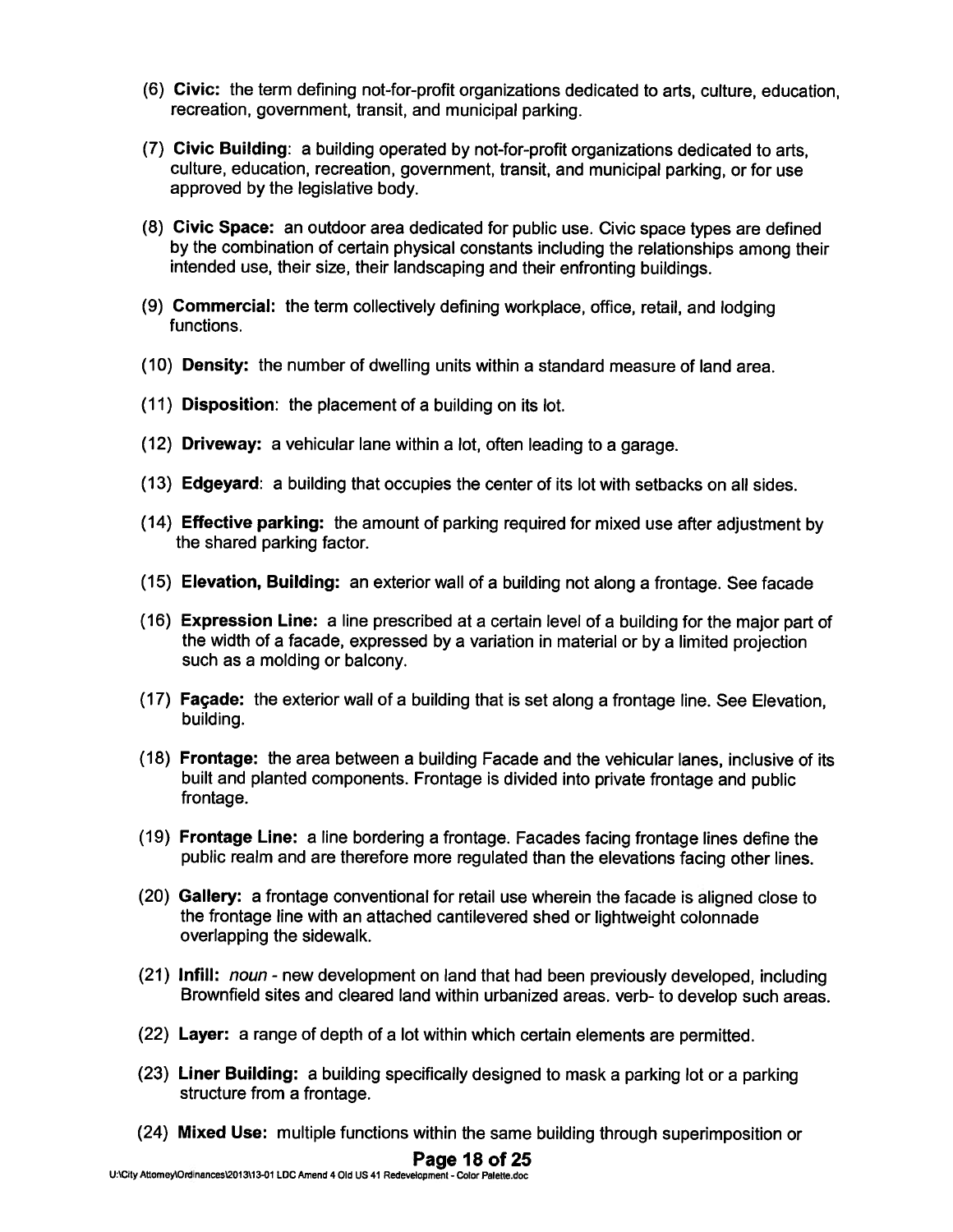adjacency, or in multiple buildings by adjacency, or on <sup>a</sup> property determined by special exception or <sup>p</sup>lanned development.

- (25) Office: premises available for the transaction of genera<sup>l</sup> business but excluding retail, artisanal and manufacturing uses.
- (26) Open Space: land intended to remain undeveloped; it may be for civic space.
- (27) Parking Structure: <sup>a</sup> building containing one or more stories of parking above grade.
- (28) Passage: <sup>a</sup> pedestrian connector, open or roofed, that passes between buildings to provide shortcuts through long blocks and connect rear parking areas to frontages.
- (29) Principal Entrance: the main point of access for pedestrians into <sup>a</sup> building.
- (30) Principal Frontage: on corner lots, the private frontage designated to bear the address and entrance to the building, and the measure of minimum lot width. Prescriptions for the parking layers pertain only to the principal frontage. Prescriptions for the first layer pertain to both frontages of <sup>a</sup> corner lot. See Frontage.
- (31) Private Frontage: the privately held layer between the frontage line and the building facade.
- (32) Public Frontage: the area between the curb of the vehicular lanes and the frontage line.
- (33) Rear Alley: <sup>a</sup> vehicular way located to the rear of lots providing access to service areas, parking, and outbuildings and containing utility easements. Rear alleys should be paved with associated drainage.
- (34) Rearyard Building: <sup>a</sup> building that occupies the full frontage line, leaving the rear of the lot as the sole yard. (Syn: Rowhouse, Townhouse)
- (35) Retail Frontage: frontage designated on <sup>a</sup> regulating <sup>p</sup>lan that requires or recommends the provision of <sup>a</sup> shopfront, encouraging the groun<sup>d</sup> level to be available for retail use.
- (36) Rowhouse: <sup>a</sup> single-family dwelling that shares <sup>a</sup> party wall with another of the same type and occupies the full frontage line. See Rearyard Building. (Syn: Townhouse)
- (37) Secondary Frontage: on corner lots, the private frontage that is not the principal frontage. As it affects the public realm, its first layer is regulated.
- (38) Setback: the area of <sup>a</sup> lot measured from the line to <sup>a</sup> building facade or elevation that is maintained clear of permanen<sup>t</sup> structures.
- (39) Shared Parking Factor: an accounting for parking spaces that are available to more than one function.
- (40) Shopfront: frontage conventional for retail use, with substantial <sup>g</sup>lazing and an awning, wherein the facade is aligned close to the frontage with the building entrance at sidewalk grade.
- (41) Sideyard Building: <sup>a</sup> building that occupies one side of the lot with <sup>a</sup> setback on the other side. This type can be <sup>a</sup> single or twin building (across property lines) depending

#### Page 19 of 25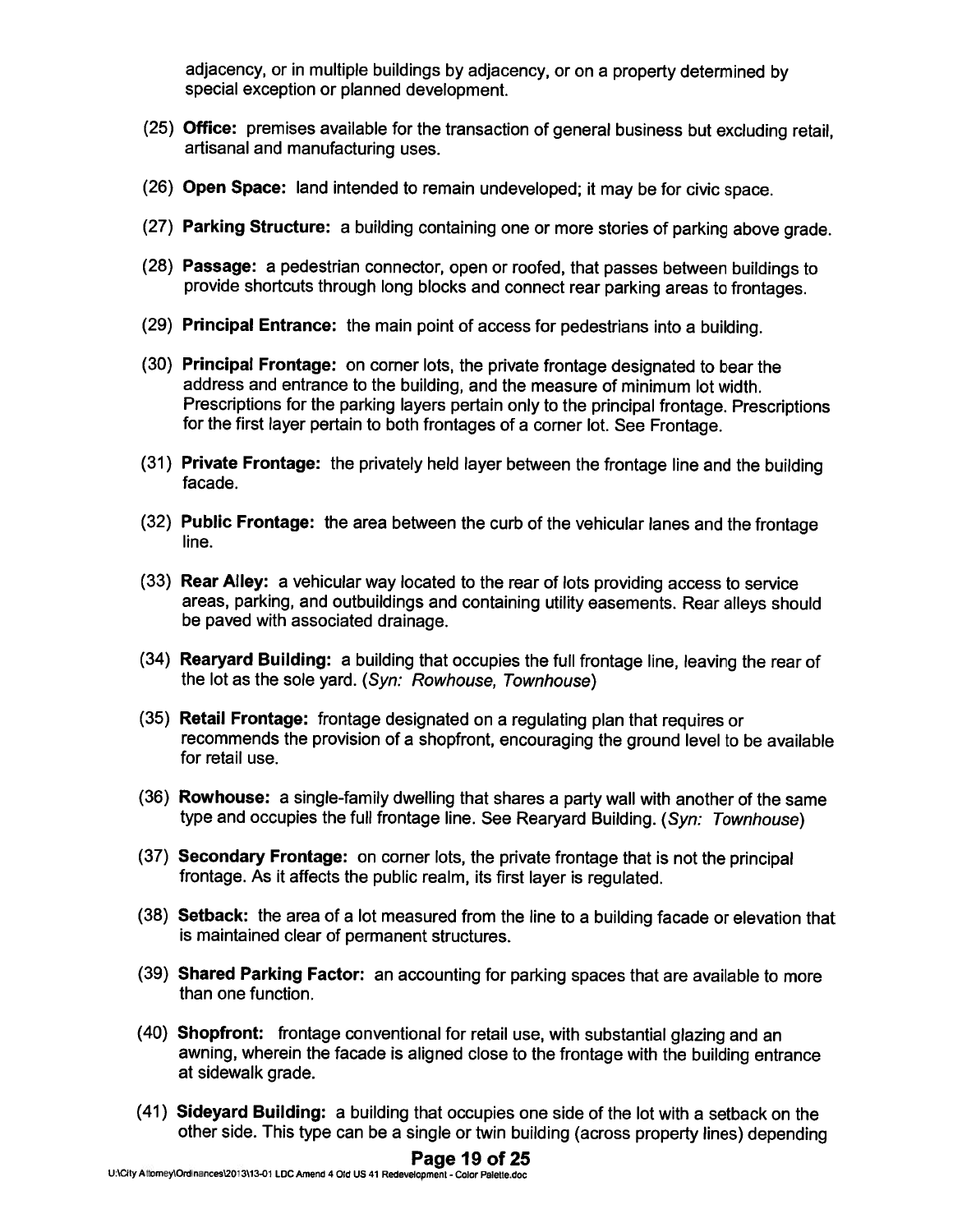on whether it abuts the neighboring structure.

- (42) Story: <sup>a</sup> habitable level within <sup>a</sup> building, excluding an attic or raised basement.
- (43) Streetscreen: <sup>a</sup> freestanding wall built along the frontage line or coplanar with the facade. It may mask <sup>a</sup> parking lot from the thoroughfare, provide privacy to <sup>a</sup> side yard, and/or strengthen the spatial definition of the public realm.
- (44) Townhouse: <sup>a</sup> single-family dwelling that shares <sup>a</sup> party wall or walls with another of the same type. See Rearyard Building. (Syn: Rowhouse)

(Ord. 09-13, 11-02)

#### 4-1156. Regulations and Processes for Development Outside the Old U.S. <sup>41</sup> Redevelopment Urban Core but Within the Old U.S. <sup>41</sup> Redevelopment Overlay District

In addition to the regulations contained in 4-1 155, all development within the areas identified as single family (2a) and (2b), multifamily (4), townhomes (5) and Highway Commercial (3b) in the Old U.S. <sup>41</sup> Master Concept Plan shall be governed by the following regulations.

- (a) Single family (2a and 2b): Refer to the use and dimensional regulations in Section 4-710, RSF-5.8, Moderate Density Single-family Residential.
- (b) Townhome/townhouse (5): Refer to the use and dimensional regulations in Section 4-754, R-M, Medium Density Multi-family Residential, except that multi-family residential is allowed only in the townhouse configuration as defined in Chapter 9.The multi-family dimensional requirements shall apply to townhomes/townhouses.
- (c) Multifamily (4): Refer to the use and dimensional regulations in Section 4-781, R-H, High Density Multi-family Residential.
- (d) Highway Commercial (3b): Refer to the use and dimensional regulations in Section 4-852, GC, General Commercial; Special Regulations for the Bonita Beach Road Corridor, Section 4-311; and Height limitations for the Bonita Beach Road Corridor, Section 4-2175(b). (Ord. 09-13, 11-02)

4-1157 - 4-1160. Reserved.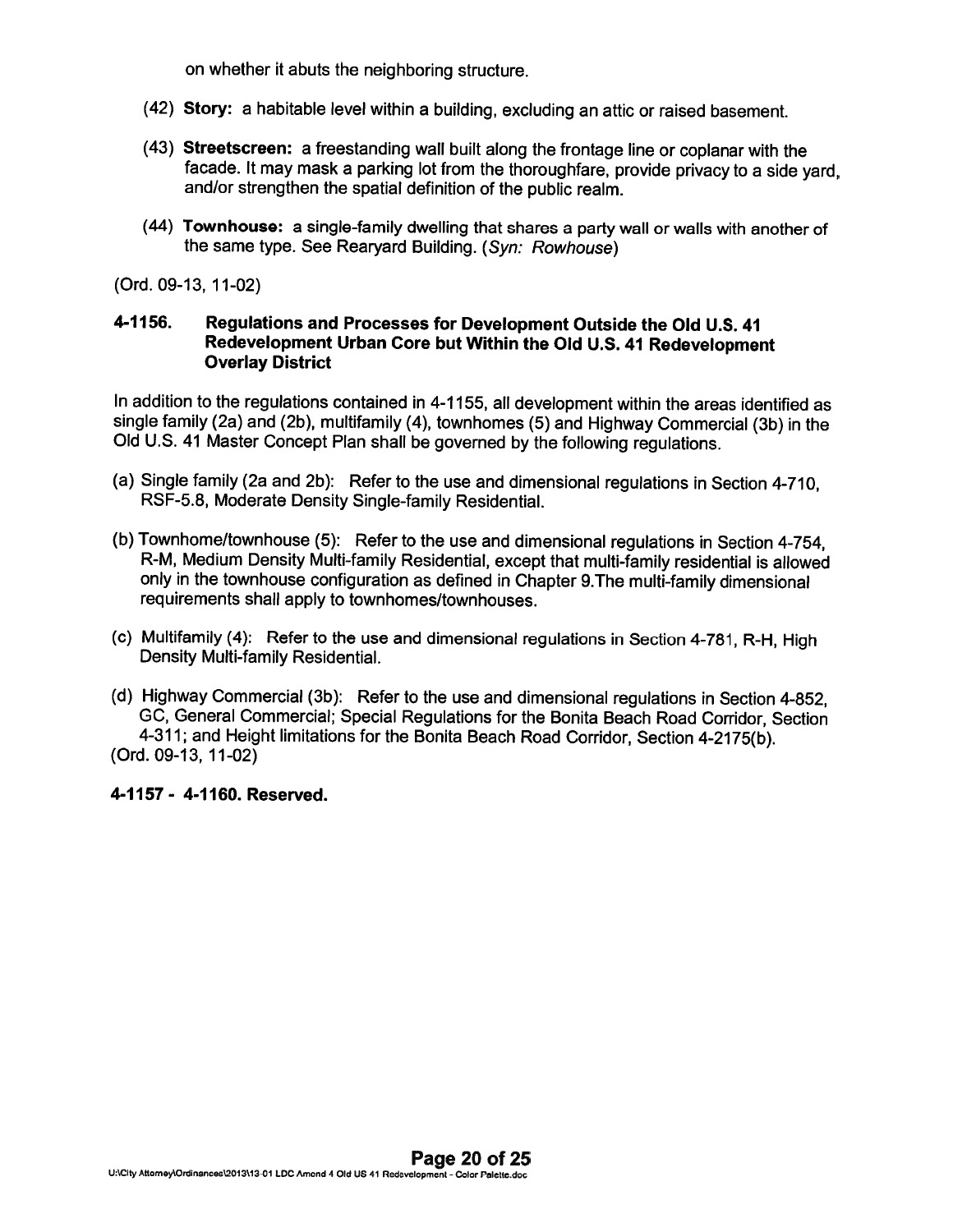# EXHIBIT I OLD U.S. 41 CORRIDOR TOWN CENTER CONCEPT PLAN MAP

# OLD U.S. 41 CORRIDOR REDEVELOPMENT MASTERPLAN

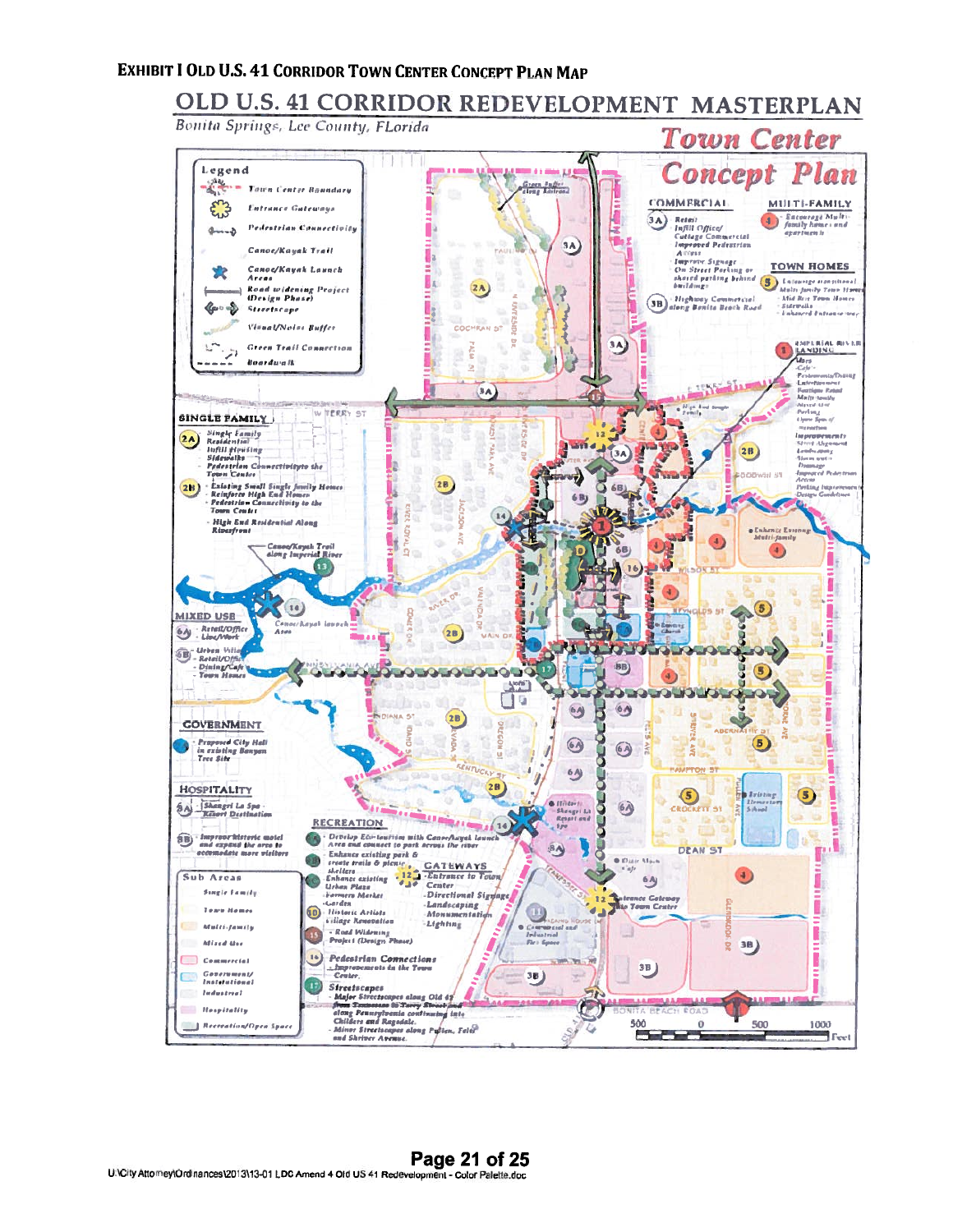EXHIBIT II OLD U.S. 41 REDEvELOPMENT URBAN CORE MAP

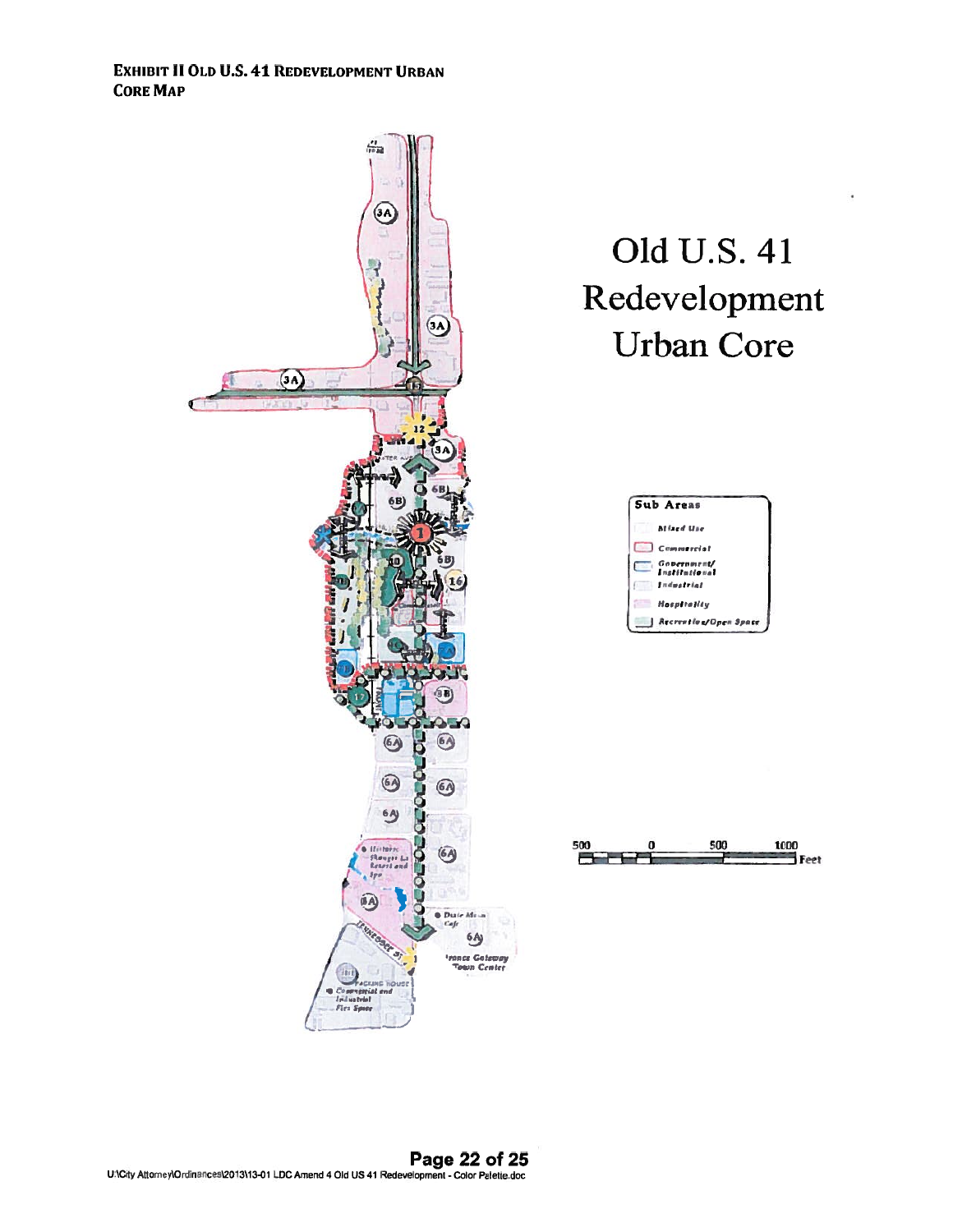#### EXHIBIT III SMART CODES EXAMPLES & **EXPLANATIONS**

### **Lot Layers**



#### Setback designations



# Frontage and Lot lines





# Required Parking

| <b>RESIDENTIAL</b> | 1.0 / dwelling     |  |
|--------------------|--------------------|--|
| LODGING            | 1.0 / bedroom      |  |
| OFFICE             | 2.0 / 1000 sq. ft. |  |
| <b>RETAIL</b>      | 3.0 / 1000 sq. ft. |  |

The Shared Parking Factor for two Functions, when divided into the sum of the two amounts as listed on the Required Parking table, produces the Effective Parking needed for each site involved in sharing. Conversely, if the Sharing Factor is used as <sup>a</sup> multiplier, it indicates the amount of building allowed on each site <sup>g</sup>iven the parking available.

# Shared Parking Factor



# Urban Core Building Configuration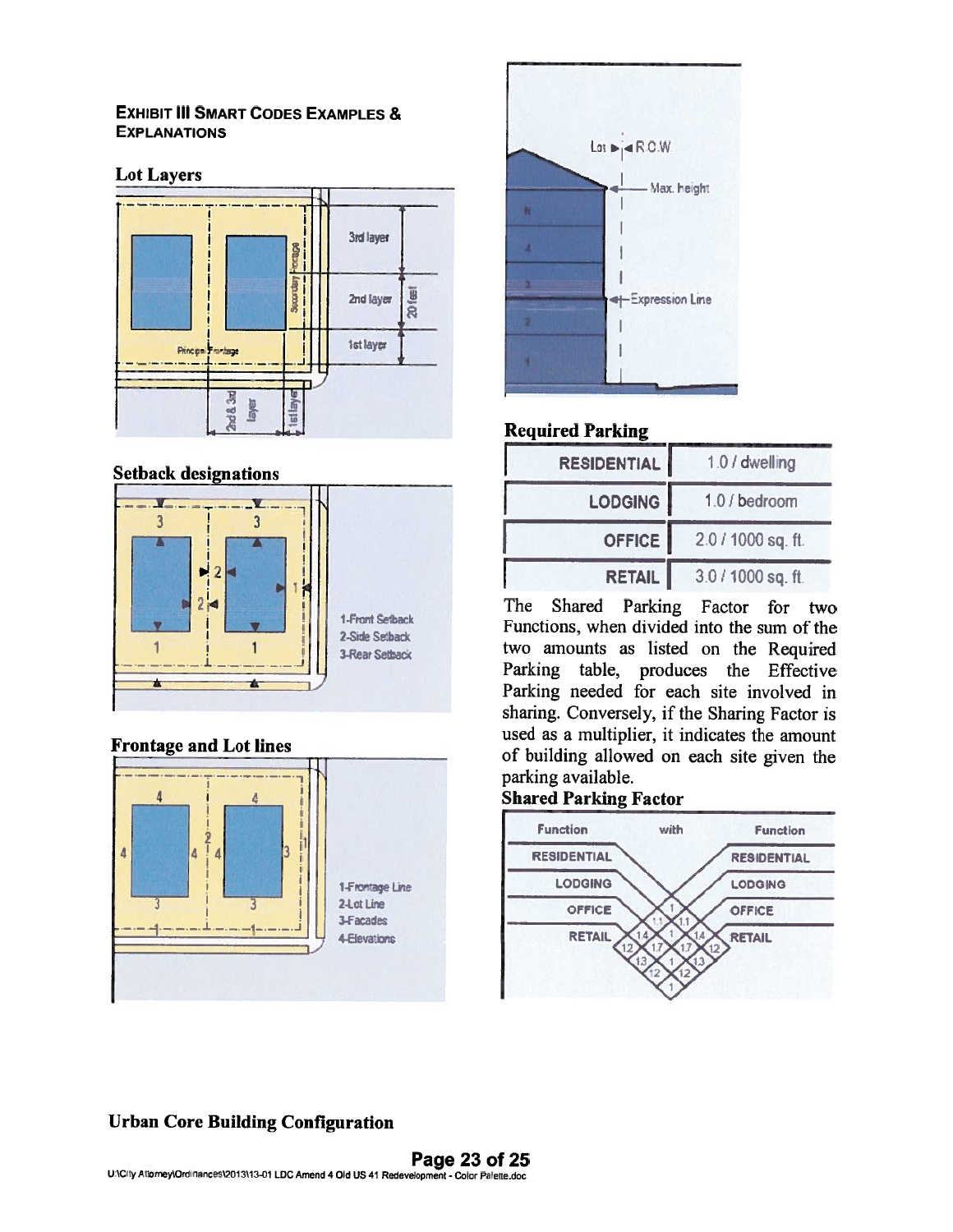# **EXHIBIT IV** Color Palette Based on Sherwin Williams Exterior Coastal Colors for Southern Shores and Beaches

|                  | Body                                 | <b>Trim</b>                               | Accent                                |  |
|------------------|--------------------------------------|-------------------------------------------|---------------------------------------|--|
| Set No.1         | <b>Festoon Aqua</b>                  | Polar Bear                                | <b>Sassy Green</b>                    |  |
|                  | <b>SW 0019</b>                       | <b>SW 7564</b>                            | SW 6416                               |  |
| <b>Set No.2</b>  | Bee's Wax                            | <b>Pure White</b>                         | <b>Virtual Taupe</b>                  |  |
|                  | <b>SW 7682</b>                       | SW 7005                                   | SW 7039                               |  |
| Set No. 3        | Chrysanthemum                        | <b>Buff</b>                               | Underseas                             |  |
|                  | <b>SW 6347</b>                       | <b>SW 7683</b>                            | SW 6214                               |  |
| Set No. 4        | <b>Banana Cream</b>                  | <b>Extra White</b>                        | <b>Roycroft Brass</b>                 |  |
| Set No. 5        | <b>SW 6673</b><br><b>Repose Gray</b> | <b>SW 7006</b><br><b>Pure White</b>       | <b>SW 2843</b>                        |  |
|                  | <b>SW 7015</b>                       | <b>SW 7005</b>                            | <b>Indigo Batik</b><br><b>SW 7602</b> |  |
| Set No. 6        | Rain                                 | <b>Nantucket Dune</b>                     | <b>Homestead Brown</b>                |  |
|                  | <b>SW 6219</b>                       | <b>SW 7527</b>                            | <b>SW 7515</b>                        |  |
| Set No.7         | <b>Neutral Ground</b>                | Urban Putty                               | St. Bart's                            |  |
|                  | SW 7568                              | <b>SW 7532</b>                            | <b>SW 7614</b>                        |  |
| Set No.8         | <b>Rustic Adobe</b>                  | <b>Canvas Tan</b>                         | Oakmoss                               |  |
|                  | <b>SW 7708</b>                       | <b>SW 7531</b>                            | <b>SW 6180</b>                        |  |
| Set No.9         | <b>Concord Buff</b>                  | <b>Greek Villa</b>                        | <b>Artifact</b>                       |  |
|                  | <b>SW 7684</b>                       | <b>SW 7551</b>                            | SW 6138                               |  |
| <b>Set No.10</b> | Creamy                               | <b>Tawny Tan</b>                          | Riverway                              |  |
|                  | <b>SW 7012</b>                       | <b>SW 7713</b>                            | <b>SW 6222</b>                        |  |
| <b>Set No.11</b> | <b>Cottage Cream</b>                 | Dover White                               | <b>Distance</b>                       |  |
|                  | <b>SW 7678</b>                       | <b>SW 6385</b>                            | SW 6243                               |  |
| <b>Set No.12</b> | <b>Oyster Bay</b><br><b>SW 6206</b>  | Casa Blanca<br><b>SW 7571</b>             | Harvester<br>SW 6373                  |  |
| <b>Set No.13</b> | Koi Pond                             | <b>Alabaster</b>                          | <b>Tea Chest</b>                      |  |
|                  | <b>SW 7727</b>                       | <b>SW 7008</b>                            | SW 6103                               |  |
| <b>Set No.14</b> | <b>Classic Sand</b>                  | <b>Modern Gray</b>                        | <b>Classic French Gray</b>            |  |
|                  | <b>SW 0056</b>                       | <b>SW 7632</b>                            | <b>SW 0077</b>                        |  |
| <b>Set No.15</b> | Casa Blanca                          | <b>Townhall Tan</b><br><b>Garden Spot</b> |                                       |  |
|                  | <b>SW 7571</b>                       | <b>SW 7690</b>                            | SW 6432                               |  |
| <b>Set No.16</b> | Dockside Blue                        | <b>Extra White</b>                        | <b>Restoration Ivory</b>              |  |
|                  | <b>SW 7601</b>                       | <b>SW 7006</b>                            | SW 6413                               |  |
| <b>Set No.17</b> | <b>Natural</b>                       | <b>Classic Light Buff</b>                 | Sealskin                              |  |
|                  | <b>SW 7542</b>                       | <b>SW 0050</b>                            | <b>SW 7675</b>                        |  |
| Set No.18        | <b>Gray Clouds</b>                   | Reflection                                | <b>Rocky River</b>                    |  |
| Set No.19        | <b>SW 7658</b>                       | <b>SW 7661</b>                            | SW 6215                               |  |
|                  | <b>Cavern Clay</b><br>SW 7701        | <b>Bittersweet Stem</b><br>SW 7536        | <b>Fiery Brown</b>                    |  |
| Set No.20        | Honeycomb                            | <b>Crisp Linen</b>                        | <b>SW 6055</b><br>Saguaro             |  |
|                  | SW 6375                              | <b>SW 6378</b>                            | <b>SW 6419</b>                        |  |
| Set No.21        | Crème                                | Tatami Tan                                | <b>Urbane Bronze</b>                  |  |
|                  | <b>SW 7556</b>                       | SW 6116                                   | <b>SW 7048</b>                        |  |
| <b>Set No.22</b> | Ecru                                 | <b>Burlap</b><br><b>Polished Mahogany</b> |                                       |  |
|                  | SW 6135                              | <b>SW 6137</b>                            | <b>SW 2838</b>                        |  |
| <b>Set No.23</b> | <b>Meadowlark</b>                    | Casa Blanca                               | <b>Earthen Jug</b>                    |  |
|                  | <b>SW 7522</b>                       | <b>SW 7571</b>                            | <b>SW 7703</b>                        |  |
| <b>Set No.24</b> | Lanyard                              | Navajo White                              | <b>Rocky River</b>                    |  |
|                  | <b>SW 7680</b>                       | SW 6126                                   | SW 6215                               |  |